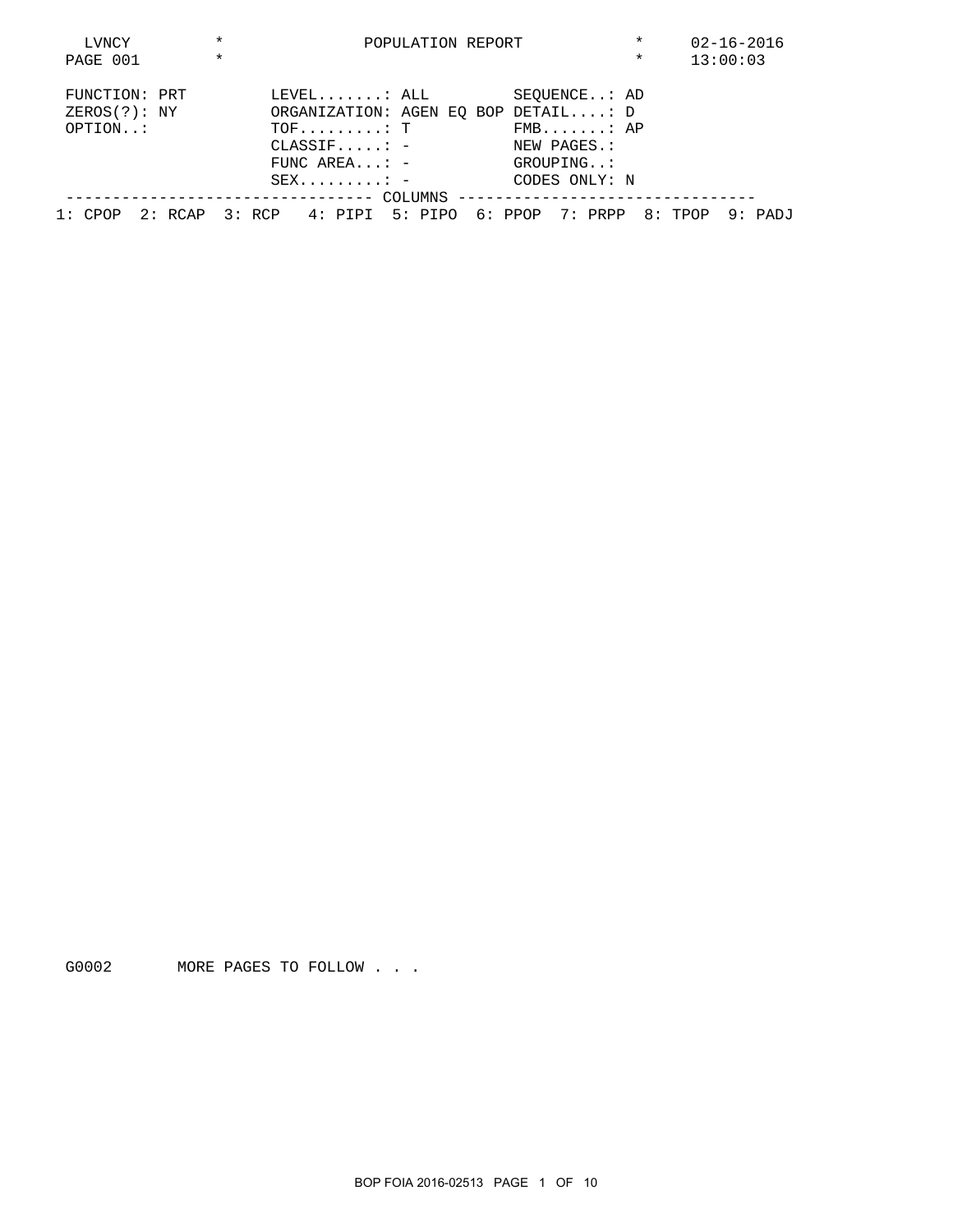| $^\star$<br>LVNCY<br>$\star$<br>PAGE 002 |      |                  | POPULATION REPORT |                 | $^\star$<br>$\star$ |          |                |            | $02 - 16 - 2016$<br>13:00:03 |  |  |
|------------------------------------------|------|------------------|-------------------|-----------------|---------------------|----------|----------------|------------|------------------------------|--|--|
|                                          |      | CURR RATED RATED |                   | PIPI            | PIPO                | PROJ     |                | PROJ TARGT | POP                          |  |  |
|                                          | POP  | CAP              | $CAP$ %           | IN              | OUT                 | POP      | POP%           | POP        | ADJMT                        |  |  |
| ADAMS CTY CORR CTR CI                    | 1886 | 2340             | $-19$             | 102             | 99                  | 1889     | $-19$          | 2340       | 451                          |  |  |
| ALDERSON FPC (F)                         | 677  | 744              | $-9$              | 75              | 33                  | 719      | -3             | 748        | 29                           |  |  |
| ALDERSON FPC-RDAP (F)                    | 253  | 248              | $\sqrt{2}$        | 5               | 21                  | 237      | $-4$           | 248        | 11                           |  |  |
| ALICEVILLE FCI                           | 1554 | 1536             | $\mathbf 1$       | 123             | 73                  | 1604     | $\overline{4}$ | 1947       | 343                          |  |  |
| ALICEVILLE FCI SCP                       | 235  | 256              | $-8$              | 15              | 20                  | 230      | $-10$          | 257        | 27                           |  |  |
| ALLENWOOD LOW FCI                        | 1185 | 868              | 37                | 26              | 49                  | 1162     | 34             | 1112       | $-50$                        |  |  |
| ALLENWOOD LOW FCI-RDAP                   | 114  | 124              | $-8$              | 2               | 5                   | 111      | $-10$          | 124        | 13                           |  |  |
| ALLENWOOD MED FCI                        | 1085 | 771              | 41                | 39              | 49                  | 1075     | 39             | 985        | $-90$                        |  |  |
| ALLENWOOD MED FCI (SP)                   | 61   | 54               | 13                | $\mathbf 0$     | $\mathbf{1}$        | 60       | 11             | 54         | $-6$                         |  |  |
| ALLENWOOD MED FCI-RDAP                   | 125  | 91               | 37                | 9               | 7                   | 127      | 40             | 91         | $-36$                        |  |  |
| ALLENWOOD USP                            | 648  | 400              | 62                | 31              | 29                  | 650      | 63             | 603        | $-47$                        |  |  |
| ALLENWOOD USP-CHALLENGE                  | 99   | 80               | 24                | $\overline{c}$  | $\mathbf{1}$        | 100      | 25             | 80         | $-20$                        |  |  |
| ALLENWOOD USP-MENT HLTH                  | 30   | 38               | $-21$             | $\overline{2}$  | $\mathbf 0$         | 32       | $-16$          | 38         | 6                            |  |  |
| ALLENWOOD USP-SMU                        | 122  | 80               | 53                | 41              | 22                  | 141      | 76             | 80         | $-61$                        |  |  |
| ASHLAND FCI                              | 1021 | 747              | 37                | 65              | 54                  | 1032     | 38             | 957        | $-75$                        |  |  |
| ASHLAND FCI SCP                          | 261  | 296              | $-12$             | 21              | 15                  | 267      | $-10$          | 281        | 14                           |  |  |
| ATLANTA USP                              | 1365 | 1040             | 31                | 54              | 52                  | 1367     | 31             | 1329       | $-38$                        |  |  |
| ATLANTA USP DET CTR                      | 370  | 370              | $\mathbf 0$       | $\mathbf{1}$    | 303                 | 68       | $-82$          | 370        | 302                          |  |  |
| ATLANTA USP SCP                          | 509  | 488              | 4                 | 20              | 23                  | 506      | 4              | 462        | $-44$                        |  |  |
| ATLANTA USP-MENT HLTH                    | 21   | 30               | $-30$             | $\overline{c}$  | $\mathbf{1}$        | 22       | $-27$          | 30         | 8                            |  |  |
| <b>ATWATER USP</b>                       | 860  | 800              | 8                 | 73              | 23                  | 910      | 14             | 1206       | 296                          |  |  |
| ATWATER USP SCP                          | 104  | 128              | $-19$             | 8               | 5                   | 107      | $-16$          | 121        | 14                           |  |  |
| ATWATER USP-CHALLENGE                    | 91   | 80               | 14                | $\mathbf 1$     | $\sqrt{2}$          | 90       | 13             | 80         | $-10$                        |  |  |
| BASTROP FCI                              | 1032 | 818              | 26                | 42              | 48                  | 1026     | 25             | 1048       | 22                           |  |  |
| BASTROP FCI SCP                          | 179  | 122              | 47                | 13              | 10                  | 182      | 49             | 116        | $-66$                        |  |  |
| BASTROP FCI-RDAP                         | 147  | 115              | 28                | $\mathbf 0$     | 7                   | 140      | 22             | 115        | $-25$                        |  |  |
| BEAUMONT FCI-LOW                         | 1613 | 1280             | 26                | 63              | 99                  | 1577     | 23             | 1640       | 63                           |  |  |
| BEAUMONT FCI-LOW RDAP                    | 289  | 256              | 13                | $\mathbf 0$     | 17                  | 272      | 6              | 256        | $-16$                        |  |  |
| BEAUMONT FCI-MED                         | 1455 | 1056             | 38                | 69              | 105                 | 1419     | 34             | 1349       | $-70$                        |  |  |
| BEAUMONT FCI-MED RDAP                    | 99   | 85               | 16                | 7               | $\mathbf 0$         | 106      | 25             | 85         | $-21$                        |  |  |
| BEAUMONT USP                             | 1321 | 800              | 65                | 26              | 39                  | 1308     | 64             | 1206       | $-102$                       |  |  |
| BEAUMONT USP SCP                         | 396  | 384              | 3                 | 37              | 18                  | 415      | 8              | 364        | $-51$                        |  |  |
| BEAUMONT USP SCP-RDAP                    | 140  | 128              | 9                 | 7               | 4                   | 143      | 12             | 128        | $-15$                        |  |  |
| BEAUMONT USP-CHALLENGE                   | 82   | 80               | $\mathbf{3}$      | $\mathbf 0$     | 7                   | 75       | -6             | 80         | $5^{\circ}$                  |  |  |
| BEAUMONT USP-RDAP                        | 115  | 77               | 49                | $\mathsf 0$     | $\mathbf{1}$        | 114      | 48             | 77         | $-37$                        |  |  |
| BECKLEY FCI                              | 1231 | 935              | 32                | 78              |                     | 100 1209 |                | 29 1194    | $-15$                        |  |  |
| BECKLEY FCI SCP                          | 285  | 288              | $-1$              | 14              | 43                  | 256      | $-11$          | 273        | 17                           |  |  |
| BECKLEY FCI-BRAVE                        | 121  | 96               | 26                | 25              | 4                   | 142      | 48             | 96         | $-46$                        |  |  |
| BECKLEY FCI-RDAP                         | 124  | 96               | 29                | 3               | 3                   | 124      | 29             | 96         | $-28$                        |  |  |
| BECKLEY SCP-RDAP                         | 72   | 96               | $-25$             | $7\phantom{.0}$ | $\mathsf 0$         | 79       | $-18$          | 96         | 17                           |  |  |
| BENNETTSVILLE FCI                        | 1405 | 1152             | 22                | 65              | 45                  | 1425     | 24             | 1472       | 47                           |  |  |
| BENNETTSVILLE FCI SCP                    | 140  | 128              | $\mathsf 9$       | $\overline{4}$  | 14                  | 130      | $\overline{a}$ | 121        | $-9$                         |  |  |
| BERLIN FCI                               | 924  | 1056             | $-12$             | 42              | 22                  | 944      | $-11$          | 1349       | 405                          |  |  |
| BERLIN FCI SCP                           | 86   | 128              | $-33$             | 4               | 4                   | 86       | $-33$          | 121        | 35                           |  |  |
| BERLIN FCI-RDAP                          | 94   | 93               | $\mathbf{1}$      | $\overline{4}$  | 3                   | 95       | $\overline{a}$ | 93         | $-2$                         |  |  |
| BIG SANDY USP                            | 1169 | 800              | 46                | 114             | 104                 | 1179     | 47             | 1206       | 27                           |  |  |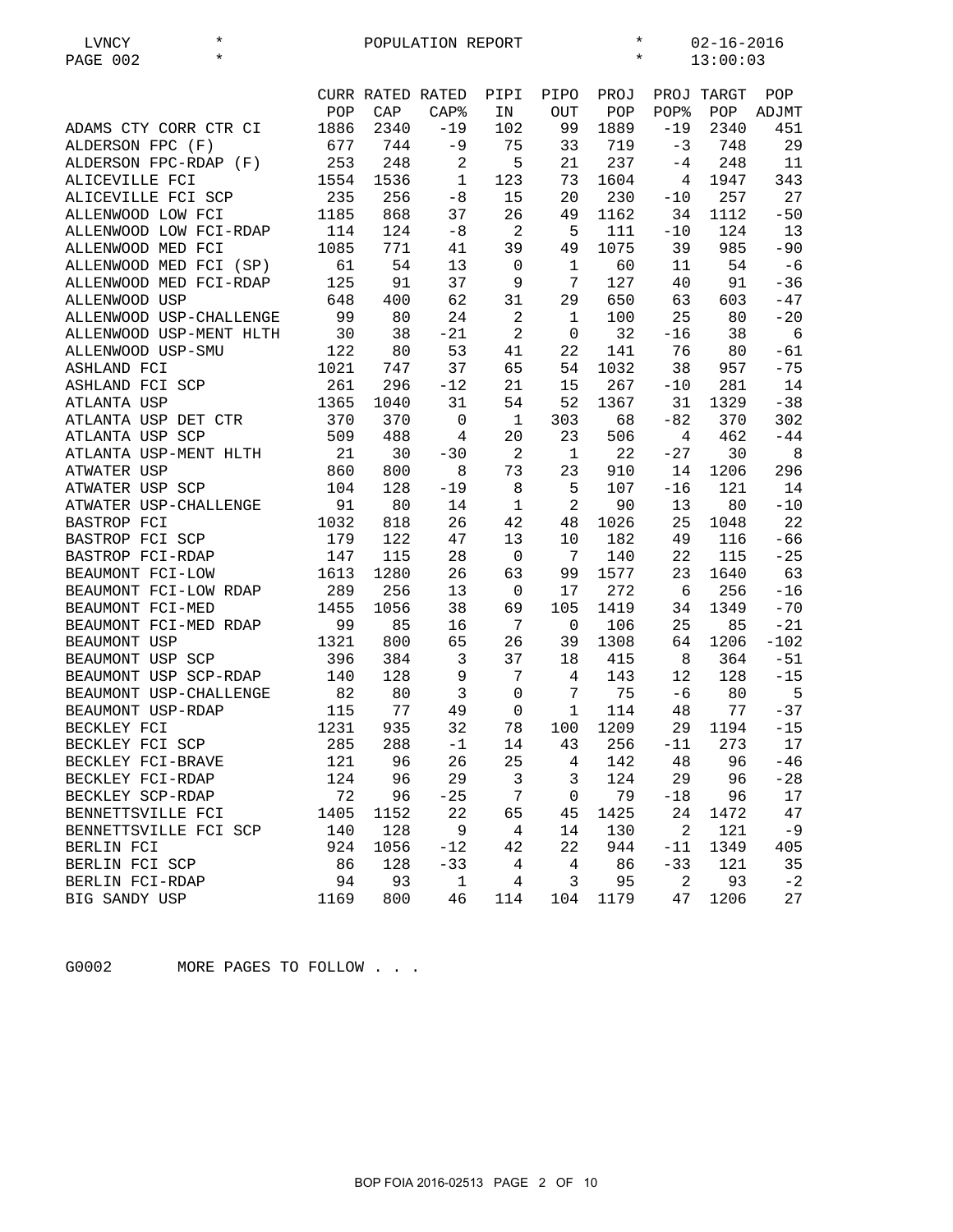| $^\star$<br>LVNCY<br>$\star$<br>PAGE 003 |             |      | POPULATION REPORT |                |                | $\ast$<br>$02 - 16 - 2016$<br>$\star$<br>13:00:03 |                |            |                |
|------------------------------------------|-------------|------|-------------------|----------------|----------------|---------------------------------------------------|----------------|------------|----------------|
|                                          |             |      | CURR RATED RATED  | PIPI           | PIPO           | PROJ                                              |                | PROJ TARGT | POP            |
|                                          | POP         | CAP  | CAP <sup>8</sup>  | IN             | <b>OUT</b>     | POP                                               | POP%           | POP        | ADJMT          |
| BIG SANDY USP SCP                        | 96          | 128  | $-25$             | 2              | 12             | 86                                                | $-33$          | 121        | 35             |
| BIG SANDY USP-CHALLENGE                  | 100         | 74   | 35                | 0              | $\overline{4}$ | 96                                                | 30             | 74         | $-22$          |
| BIG SANDY USP-RDAP                       | 110         | 75   | 47                | 8              | 19             | 99                                                | 32             | 75         | $-24$          |
| BIG SPRING CI                            | 3107        | 3509 | $-11$             | 299            | 266            | 3140                                              | $-11$          | 3509       | 369            |
| BIG SPRING FCI                           | 1107        | 883  | 25                | 70             | 76             | 1101                                              | 25             | 1132       | 31             |
| BIG SPRING FCI SCP                       | 188         | 144  | 31                | 9              | 8              | 189                                               | 31             | 136        | $-53$          |
| BROOKLYN MDC CAD-FEMALE                  | 107         | 70   | 53                | 4              | 6              | 105                                               | 50             | 70         | $-35$          |
| BROOKLYN MDC CAD-MALE                    | 178         | 390  | $-54$             | 27             | 26             | 179                                               | $-54$          | 390        | 211            |
| BROOKLYN MDC-FEMALE                      | 46          | 55   | $-16$             | $\mathbf 0$    | $\mathbf{1}$   | 45                                                | $-18$          | 55         | 10             |
| BROOKLYN MDC-MALE                        | 1413        | 1363 | 4                 | 1              | 280            | 1134                                              | $-17$          | 1363       | 229            |
| BRYAN FPC (F)                            | 572         | 540  | 6                 | 47             | 30             | 589                                               | 9              | 543        | $-46$          |
| BRYAN FPC-RDAP (F)                       | 172         | 180  | $-4$              | $\overline{3}$ | 8              | 167                                               | $-7$           | 180        | 13             |
| BUTNER FCI II-GEN POP                    | 1374        | 1056 | 30                | 55             | 57             | 1372                                              | 30             | 1349       | $-23$          |
| BUTNER FCI II-RDAP                       | 123         | 95   | 29                | 5              | 1              | 127                                               | 34             | 95         | $-32$          |
| BUTNER FCI SCP (M)                       | 326         | 296  | 10                | 37             | 14             | 349                                               | 18             | 281        | $-68$          |
| BUTNER FCI-GEN POP                       | 486         | 289  | 68                | 32             | 20             | 498                                               | 72             | 369        | $-129$         |
| BUTNER FCI-LOW                           | 1326        | 992  | 34                | 78             | 54             | 1350                                              | 36             | 1271       | $-79$          |
| BUTNER FCI-MEN HLTH                      | 60          | 58   | $\mathbf{3}$      | $\mathbf{0}$   | $\mathbf 0$    | 60                                                | $\mathbf{3}$   | 58         | $-2$           |
| BUTNER FCI-RDAP                          | 108         | 76   | 42                | 9              | $\mathbf 0$    | 117                                               | 54             | 76         | $-41$          |
| BUTNER FCI-SEX OFF PGM                   | 60          | 69   | $-13$             | 1              | $\mathbf 0$    | 61                                                | $-12$          | 69         | 8              |
| BUTNER FMC CAD-MALE                      | 288         | 248  | 16                | 5              | 11             | 282                                               | 14             | 248        | $-34$          |
| BUTNER FMC-MED/SURG                      | 439         | 404  | 9                 | 29             | 35             | 433                                               | 7              | 404        | $-29$          |
| BUTNER FMC-MENT HLTH                     | 220         | 216  | $\sqrt{2}$        | 30             | $\overline{3}$ | 247                                               | 14             | 216        | $-31$          |
| CANAAN USP                               | 1045        | 640  | 63                | 24             | 65             | 1004                                              | 57             | 965        | $-39$          |
| CANAAN USP SCP                           | 121         | 128  | $-5$              | 9              | 7              | 123                                               | $-4$           | 121        | $-2$           |
| CANAAN USP-CHALLENGE                     | 119         | 80   | 49                | 0              | 7              | 112                                               | 40             | 80         | $-32$          |
| CANAAN USP-HOLDOVER                      | 55          | 160  | $-66$             | $\mathbf 0$    | 53             | $\overline{2}$                                    | $-99$          | 160        | 158            |
| CANAAN USP-RDAP                          | 110         | 80   | 38                | 11             | 10             | 111                                               | 39             | 80         | $-31$          |
| CARSWELL FMC SCP (F)                     | 305         | 314  | $-3$              | 28             | 19             | 314                                               | $\overline{0}$ | 316        | $\overline{2}$ |
| CARSWELL FMC-ADMIN (F)                   | 19          | 24   | $-21$             | <sup>1</sup>   | $\mathbf{1}$   | 19                                                | $-21$          | 19         | $\overline{0}$ |
| CARSWELL FMC-CRON CARE(F)                | 110         | 186  | $-41$             | 22             | $\overline{a}$ | 130                                               | $-30$          | 186        | 56             |
| CARSWELL FMC-LCP (F)                     | $\mathbf 0$ | 36   | $\mathbf 0$       | 20             | $\mathbf 0$    | 20                                                | $-44$          | 36         | 16             |
| CARSWELL FMC-LOW (F)                     | 693         | 386  | 80                | 18             | 28             | 683                                               | 77             | 489        | $-194$         |
| CARSWELL FMC-MED SURG (F)                | 51          | 91   | $-44$             | 7              | 3              | 55                                                | $-40$          | 91         | 36             |
| CARSWELL FMC-MENT HLTH(F)                | 75          | 106  | $-29$             | $\overline{7}$ | $\mathsf 0$    | 82                                                | $-23$          | 106        | 24             |
| CARSWELL FMC-RDAP (F)                    |             | 51   | $97 - 47$         | 3              | 5              |                                                   | $49 - 49$      | 97         | 48             |
| CHICAGO MCC CADRE                        | 95          | 88   | 8                 | 15             | 16             | 94                                                | 7              | 88         | -6             |
| CHICAGO MCC-FEMALE                       | 14          | 19   | $-26$             | $\mathbf 0$    | $\mathbf{1}$   | 13                                                | $-32$          | 19         | 6              |
| CHICAGO MCC-MALE                         | 471         | 286  | 65                | 3              | 47             | 427                                               | 49             | 286        | -141           |
| CIBOLA COUNTY CI                         | 1045        | 1116 | $-6$              | 202            | 143            | 1104                                              | -1             | 1116       | 12             |
| COLEMAN FCI LOW-RDAP                     | 139         | 128  | $\,9$             | $\overline{a}$ | $\mathbf 0$    | 141                                               | 10             | 128        | $-13$          |
| COLEMAN FCI MEDIUM                       | 1461        | 1056 | 38                | 57             | 63             | 1455                                              | 38             | 1349       | $-106$         |
| COLEMAN FCI SCP(F)                       | 400         | 512  | $-22$             | 34             | 19             | 415                                               | $-19$          | 515        | 100            |
| COLEMAN FCI-LOW                          | 1793        | 1408 | 27                | 93             | 67             | 1819                                              | 29             | 1804       | $-15$          |
| COLEMAN FCI-SKILLS                       | 56          | 96   | $-42$             | 1              | $\mathbf{1}$   | 56                                                | $-42$          | 96         | 40             |
| COLEMAN I USP                            | 1298        | 880  | 48                | 98             | 64             | 1332                                              | 51             | 1326       | $-6$           |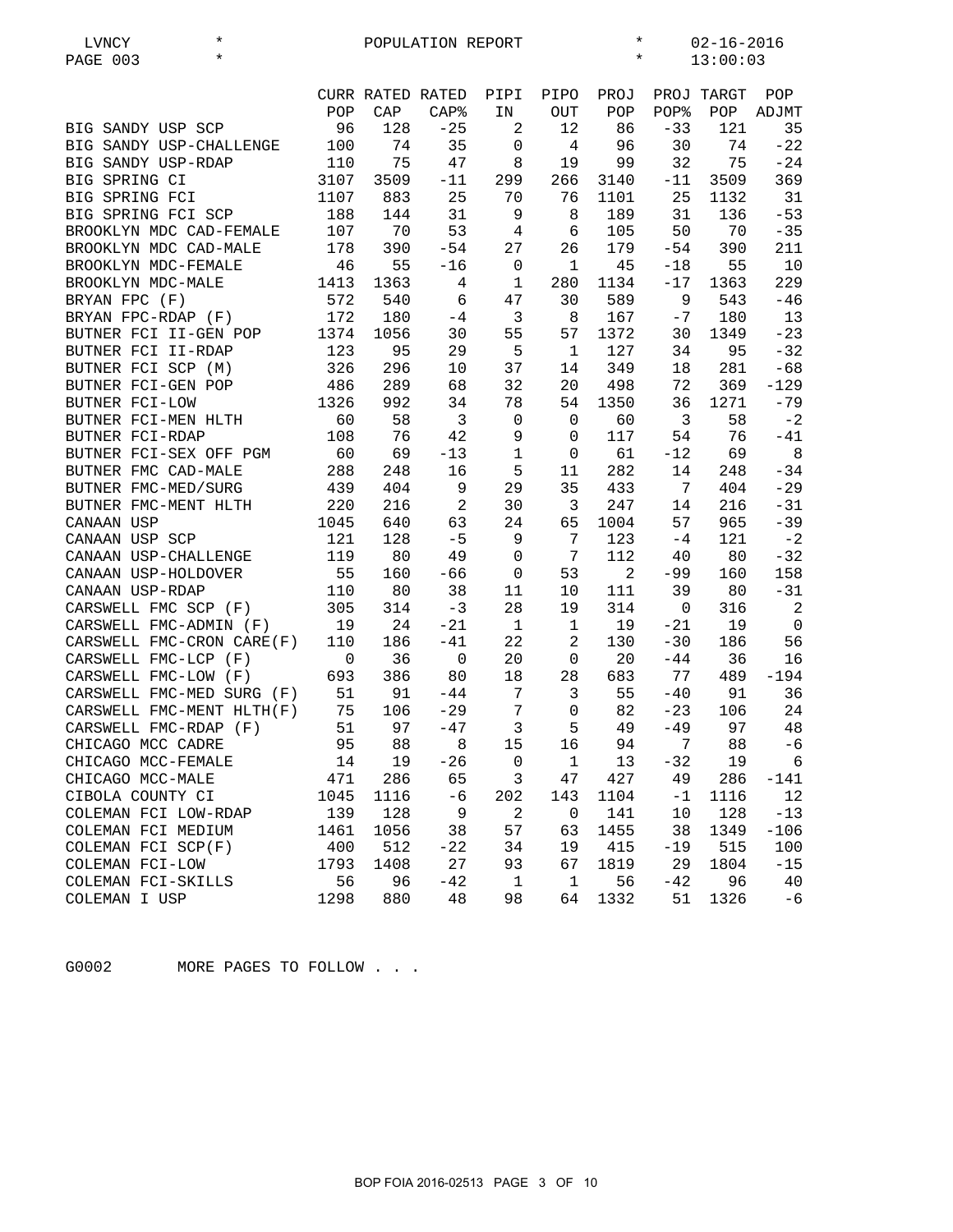| $\star$<br>$\star$<br>PAGE 004<br>13:00:03<br>CURR RATED RATED<br>PIPI<br>PIPO<br>PROJ<br>POP<br>PROJ TARGT<br>POP<br>CAP<br>CAP <sup>8</sup><br>IN<br><b>OUT</b><br>POP<br>POP%<br>POP<br>ADJMT<br>111<br>80<br>39<br>107<br>34<br>80<br>$-27$<br>COLEMAN I USP-CHALLENGE<br>$\mathbf{1}$<br>5<br>57<br>58<br>1259<br>800<br>54<br>51<br>1262<br>1206<br>$-56$<br>COLEMAN II USP<br>89<br>78<br>2<br>88<br>78<br>$-10$<br>COLEMAN II USP-CHALLENGE<br>14<br>$\mathbf{1}$<br>13<br>107<br>78<br>37<br>$\overline{3}$<br>112<br>COLEMAN II USP-RDAP<br>8<br>44<br>78<br>$-34$<br>CUMBERLAND FCI<br>933<br>39<br>52<br>911<br>36<br>672<br>74<br>858<br>$-53$<br>CUMBERLAND FCI SCP<br>113<br>128<br>121<br>$7\phantom{.0}$<br>$-12$<br>13<br>12<br>114<br>$-11$<br>$\mathbf{3}$<br>132<br>128<br>$\mathbf{3}$<br>$\mathbf 0$<br>$7\phantom{.0}$<br>125<br>$-2$<br>128<br>CUMBERLAND FCI SCP-RDAP<br>$\sqrt{2}$<br>CUMBERLAND FCI-RDAP<br>142<br>96<br>48<br>$\overline{4}$<br>140<br>46<br>96<br>$-44$<br>2507<br>2069<br>2507<br>438<br>D. RAY JAMES CORR FACL CI<br>2067<br>$-18$<br>78<br>76<br>$-17$<br>1921<br>1583<br>1921<br>338<br>DALBY CI<br>1563<br>$-19$<br>140<br>120<br>$-18$<br>DANBURY FCI (M)<br>515<br>412<br>25<br>70<br>561<br>528<br>24<br>36<br>$-33$<br>194<br>146<br>33<br>23<br>208<br>42<br>147<br>DANBURY FCI SCP (F)<br>9<br>$-61$<br>96<br>10<br>5<br>101<br>5<br>96<br>$-5$<br>DANBURY FCI-RDAP (M)<br>96<br>$\mathbf 0$<br>$\mathbf{1}$<br>$-2$<br>DANBURY FCI-SKILLS (M)<br>48<br>46<br>$\overline{4}$<br>$\mathbf{1}$<br>48<br>$\overline{4}$<br>46<br>122<br>7<br>9<br>3<br>$-20$<br>DEVENS FMC SCP<br>130<br>136<br>116<br>11<br>239<br>8<br>123<br>DEVENS FMC-CHRONIC CARE<br>364<br>$-34$<br>6<br>241<br>$-34$<br>364<br>541<br>21<br>17<br>553<br>574<br>21<br>DEVENS FMC-LOW (M)<br>448<br>29<br>23<br>142<br>11<br>2<br>169<br>142<br>$-27$<br>DEVENS FMC-MENT HLTH<br>157<br>14<br>19<br>112<br>$-6$<br>$\overline{4}$<br>$\overline{4}$<br>105<br>112<br>7<br>DEVENS FMC-SEX OFF PGM<br>105<br>-6<br>826<br>DUBLIN FCI (F)<br>817<br>590<br>38<br>75<br>66<br>748<br>$-78$<br>40<br>DUBLIN FCI SCP (F)<br>200<br>194<br>$\mathbf{3}$<br>22<br>204<br>5<br>195<br>$-9$<br>18<br>130<br>123<br>DUBLIN FCI-RDAP (F)<br>112<br>$\mathbf{1}$<br>8<br>10 <sup>°</sup><br>112<br>$-11$<br>16<br>455<br>753<br>39<br>21<br>473<br>$-37$<br>714<br>241<br><b>DULUTH FPC</b><br>$-40$<br>122<br>148<br>109<br>$-26$<br>148<br>39<br>DULUTH FPC-RDAP<br>$-18$<br>14<br>1<br>1316<br>1304<br>134<br>EDEN DC<br>1438<br>$-8$<br>102<br>114<br>$-9$<br>1438<br>1445<br>1152<br>25<br>63<br>1458<br>27<br>1472<br>14<br>EDGEFIELD FCI<br>50<br>364<br>$-5$<br>32<br>377<br>$-2$<br>364<br>$-13$<br>EDGEFIELD FCI SCP<br>384<br>19<br>128<br>117<br>11<br>EDGEFIELD FCI SCP-RDAP<br>117<br>$-9$<br>$-5$<br>5<br>$-9$<br>128<br>EL RENO FCI<br>861<br>540<br>32<br>864<br>690<br>$-174$<br>59<br>35<br>60<br>245<br>216<br>254<br>205<br>$-49$<br>EL RENO FCI SCP<br>13<br>14<br>5<br>18<br>148<br>142<br>$-21$<br>180<br>38<br>EL RENO FCI-RDAP<br>180<br>$-18$<br>$\mathbf 0$<br>6<br>ELKTON FCI<br>1741<br>1408<br>24<br>126<br>1804<br>28<br>1804<br>$\overline{0}$<br>63<br>342<br>384<br>$-11$<br>6<br>12<br>336<br>$-12$<br>384<br>48<br>ELKTON FCI FSL<br>$7\phantom{.0}$<br>123<br>128<br>$\sqrt{2}$<br>121<br>ELKTON FCI FSL-CADRE<br>4<br>$-5$<br>128<br>$-4$<br>ELKTON FCI-RDAP<br>143<br>128<br>12<br>$\mathbf 0$<br>134<br>5<br>128<br>$-6$<br>9<br>577<br>362<br>59<br>40<br>30<br>587<br>62<br>464<br>$-123$<br>ENGLEWOOD FCI<br>5<br>112<br>165<br>112<br>ENGLEWOOD FCI DET CTR<br>175<br>56<br>15<br>47<br>$-53$<br>153<br>126<br>21<br>8<br>11<br>150<br>119<br>ENGLEWOOD FCI SCP<br>19<br>$-31$<br>60<br>31<br>94<br>$1\,$<br>$\mathfrak{Z}$<br>58<br>31<br>$-27$<br>ENGLEWOOD FCI-RDAP<br>87<br>982<br>768<br>970<br>981<br>$11\,$<br>28<br>44<br>56<br>26<br>ESTILL FCI<br>256<br>2<br>7<br>277<br>$-34$<br>ESTILL FCI SCP<br>261<br>23<br>8<br>243<br>722<br>43<br>63<br>1014<br>922<br>FAIRTON FCI<br>1033<br>44<br>40<br>$-92$<br>113<br>9<br>$\,8\,$<br>7<br>114<br>99<br>104<br>10<br>$-15$<br>FAIRTON FCI SCP<br>6<br>3<br>67<br>102<br>70<br>$-31$<br>102<br>32<br>FAIRTON FCI-RDAP<br>$-34$<br>54<br>2<br>58<br>7<br>54<br>60<br>11<br>0<br>$-4$<br>FAIRTON FCI-SPEC UNIT<br>4 | $^\star$<br>LVNCY         |     |    | POPULATION REPORT |                | $\ast$ |    | $02 - 16 - 2016$ |       |
|--------------------------------------------------------------------------------------------------------------------------------------------------------------------------------------------------------------------------------------------------------------------------------------------------------------------------------------------------------------------------------------------------------------------------------------------------------------------------------------------------------------------------------------------------------------------------------------------------------------------------------------------------------------------------------------------------------------------------------------------------------------------------------------------------------------------------------------------------------------------------------------------------------------------------------------------------------------------------------------------------------------------------------------------------------------------------------------------------------------------------------------------------------------------------------------------------------------------------------------------------------------------------------------------------------------------------------------------------------------------------------------------------------------------------------------------------------------------------------------------------------------------------------------------------------------------------------------------------------------------------------------------------------------------------------------------------------------------------------------------------------------------------------------------------------------------------------------------------------------------------------------------------------------------------------------------------------------------------------------------------------------------------------------------------------------------------------------------------------------------------------------------------------------------------------------------------------------------------------------------------------------------------------------------------------------------------------------------------------------------------------------------------------------------------------------------------------------------------------------------------------------------------------------------------------------------------------------------------------------------------------------------------------------------------------------------------------------------------------------------------------------------------------------------------------------------------------------------------------------------------------------------------------------------------------------------------------------------------------------------------------------------------------------------------------------------------------------------------------------------------------------------------------------------------------------------------------------------------------------------------------------------------------------------------------------------------------------------------------------------------------------------------------------------------------------------------------------------------------------------------------------------------------------------------------------------------------------------------------------------------------------------------------------------------------------------------------------------------------------------------------------------------------------------------------------------------------------------------------------------------------------------------------------------------------------------------------------------------------------------------------------------------------------------------------------------------------------------------------------------------------------------------------------------------------------------------------------------------------------------------------------------------------------------------------------------------------------|---------------------------|-----|----|-------------------|----------------|--------|----|------------------|-------|
|                                                                                                                                                                                                                                                                                                                                                                                                                                                                                                                                                                                                                                                                                                                                                                                                                                                                                                                                                                                                                                                                                                                                                                                                                                                                                                                                                                                                                                                                                                                                                                                                                                                                                                                                                                                                                                                                                                                                                                                                                                                                                                                                                                                                                                                                                                                                                                                                                                                                                                                                                                                                                                                                                                                                                                                                                                                                                                                                                                                                                                                                                                                                                                                                                                                                                                                                                                                                                                                                                                                                                                                                                                                                                                                                                                                                                                                                                                                                                                                                                                                                                                                                                                                                                                                                                                                                      |                           |     |    |                   |                |        |    |                  |       |
|                                                                                                                                                                                                                                                                                                                                                                                                                                                                                                                                                                                                                                                                                                                                                                                                                                                                                                                                                                                                                                                                                                                                                                                                                                                                                                                                                                                                                                                                                                                                                                                                                                                                                                                                                                                                                                                                                                                                                                                                                                                                                                                                                                                                                                                                                                                                                                                                                                                                                                                                                                                                                                                                                                                                                                                                                                                                                                                                                                                                                                                                                                                                                                                                                                                                                                                                                                                                                                                                                                                                                                                                                                                                                                                                                                                                                                                                                                                                                                                                                                                                                                                                                                                                                                                                                                                                      |                           |     |    |                   |                |        |    |                  |       |
|                                                                                                                                                                                                                                                                                                                                                                                                                                                                                                                                                                                                                                                                                                                                                                                                                                                                                                                                                                                                                                                                                                                                                                                                                                                                                                                                                                                                                                                                                                                                                                                                                                                                                                                                                                                                                                                                                                                                                                                                                                                                                                                                                                                                                                                                                                                                                                                                                                                                                                                                                                                                                                                                                                                                                                                                                                                                                                                                                                                                                                                                                                                                                                                                                                                                                                                                                                                                                                                                                                                                                                                                                                                                                                                                                                                                                                                                                                                                                                                                                                                                                                                                                                                                                                                                                                                                      |                           |     |    |                   |                |        |    |                  |       |
|                                                                                                                                                                                                                                                                                                                                                                                                                                                                                                                                                                                                                                                                                                                                                                                                                                                                                                                                                                                                                                                                                                                                                                                                                                                                                                                                                                                                                                                                                                                                                                                                                                                                                                                                                                                                                                                                                                                                                                                                                                                                                                                                                                                                                                                                                                                                                                                                                                                                                                                                                                                                                                                                                                                                                                                                                                                                                                                                                                                                                                                                                                                                                                                                                                                                                                                                                                                                                                                                                                                                                                                                                                                                                                                                                                                                                                                                                                                                                                                                                                                                                                                                                                                                                                                                                                                                      |                           |     |    |                   |                |        |    |                  |       |
|                                                                                                                                                                                                                                                                                                                                                                                                                                                                                                                                                                                                                                                                                                                                                                                                                                                                                                                                                                                                                                                                                                                                                                                                                                                                                                                                                                                                                                                                                                                                                                                                                                                                                                                                                                                                                                                                                                                                                                                                                                                                                                                                                                                                                                                                                                                                                                                                                                                                                                                                                                                                                                                                                                                                                                                                                                                                                                                                                                                                                                                                                                                                                                                                                                                                                                                                                                                                                                                                                                                                                                                                                                                                                                                                                                                                                                                                                                                                                                                                                                                                                                                                                                                                                                                                                                                                      |                           |     |    |                   |                |        |    |                  |       |
|                                                                                                                                                                                                                                                                                                                                                                                                                                                                                                                                                                                                                                                                                                                                                                                                                                                                                                                                                                                                                                                                                                                                                                                                                                                                                                                                                                                                                                                                                                                                                                                                                                                                                                                                                                                                                                                                                                                                                                                                                                                                                                                                                                                                                                                                                                                                                                                                                                                                                                                                                                                                                                                                                                                                                                                                                                                                                                                                                                                                                                                                                                                                                                                                                                                                                                                                                                                                                                                                                                                                                                                                                                                                                                                                                                                                                                                                                                                                                                                                                                                                                                                                                                                                                                                                                                                                      |                           |     |    |                   |                |        |    |                  |       |
|                                                                                                                                                                                                                                                                                                                                                                                                                                                                                                                                                                                                                                                                                                                                                                                                                                                                                                                                                                                                                                                                                                                                                                                                                                                                                                                                                                                                                                                                                                                                                                                                                                                                                                                                                                                                                                                                                                                                                                                                                                                                                                                                                                                                                                                                                                                                                                                                                                                                                                                                                                                                                                                                                                                                                                                                                                                                                                                                                                                                                                                                                                                                                                                                                                                                                                                                                                                                                                                                                                                                                                                                                                                                                                                                                                                                                                                                                                                                                                                                                                                                                                                                                                                                                                                                                                                                      |                           |     |    |                   |                |        |    |                  |       |
|                                                                                                                                                                                                                                                                                                                                                                                                                                                                                                                                                                                                                                                                                                                                                                                                                                                                                                                                                                                                                                                                                                                                                                                                                                                                                                                                                                                                                                                                                                                                                                                                                                                                                                                                                                                                                                                                                                                                                                                                                                                                                                                                                                                                                                                                                                                                                                                                                                                                                                                                                                                                                                                                                                                                                                                                                                                                                                                                                                                                                                                                                                                                                                                                                                                                                                                                                                                                                                                                                                                                                                                                                                                                                                                                                                                                                                                                                                                                                                                                                                                                                                                                                                                                                                                                                                                                      |                           |     |    |                   |                |        |    |                  |       |
|                                                                                                                                                                                                                                                                                                                                                                                                                                                                                                                                                                                                                                                                                                                                                                                                                                                                                                                                                                                                                                                                                                                                                                                                                                                                                                                                                                                                                                                                                                                                                                                                                                                                                                                                                                                                                                                                                                                                                                                                                                                                                                                                                                                                                                                                                                                                                                                                                                                                                                                                                                                                                                                                                                                                                                                                                                                                                                                                                                                                                                                                                                                                                                                                                                                                                                                                                                                                                                                                                                                                                                                                                                                                                                                                                                                                                                                                                                                                                                                                                                                                                                                                                                                                                                                                                                                                      |                           |     |    |                   |                |        |    |                  |       |
|                                                                                                                                                                                                                                                                                                                                                                                                                                                                                                                                                                                                                                                                                                                                                                                                                                                                                                                                                                                                                                                                                                                                                                                                                                                                                                                                                                                                                                                                                                                                                                                                                                                                                                                                                                                                                                                                                                                                                                                                                                                                                                                                                                                                                                                                                                                                                                                                                                                                                                                                                                                                                                                                                                                                                                                                                                                                                                                                                                                                                                                                                                                                                                                                                                                                                                                                                                                                                                                                                                                                                                                                                                                                                                                                                                                                                                                                                                                                                                                                                                                                                                                                                                                                                                                                                                                                      |                           |     |    |                   |                |        |    |                  |       |
|                                                                                                                                                                                                                                                                                                                                                                                                                                                                                                                                                                                                                                                                                                                                                                                                                                                                                                                                                                                                                                                                                                                                                                                                                                                                                                                                                                                                                                                                                                                                                                                                                                                                                                                                                                                                                                                                                                                                                                                                                                                                                                                                                                                                                                                                                                                                                                                                                                                                                                                                                                                                                                                                                                                                                                                                                                                                                                                                                                                                                                                                                                                                                                                                                                                                                                                                                                                                                                                                                                                                                                                                                                                                                                                                                                                                                                                                                                                                                                                                                                                                                                                                                                                                                                                                                                                                      |                           |     |    |                   |                |        |    |                  |       |
|                                                                                                                                                                                                                                                                                                                                                                                                                                                                                                                                                                                                                                                                                                                                                                                                                                                                                                                                                                                                                                                                                                                                                                                                                                                                                                                                                                                                                                                                                                                                                                                                                                                                                                                                                                                                                                                                                                                                                                                                                                                                                                                                                                                                                                                                                                                                                                                                                                                                                                                                                                                                                                                                                                                                                                                                                                                                                                                                                                                                                                                                                                                                                                                                                                                                                                                                                                                                                                                                                                                                                                                                                                                                                                                                                                                                                                                                                                                                                                                                                                                                                                                                                                                                                                                                                                                                      |                           |     |    |                   |                |        |    |                  |       |
|                                                                                                                                                                                                                                                                                                                                                                                                                                                                                                                                                                                                                                                                                                                                                                                                                                                                                                                                                                                                                                                                                                                                                                                                                                                                                                                                                                                                                                                                                                                                                                                                                                                                                                                                                                                                                                                                                                                                                                                                                                                                                                                                                                                                                                                                                                                                                                                                                                                                                                                                                                                                                                                                                                                                                                                                                                                                                                                                                                                                                                                                                                                                                                                                                                                                                                                                                                                                                                                                                                                                                                                                                                                                                                                                                                                                                                                                                                                                                                                                                                                                                                                                                                                                                                                                                                                                      |                           |     |    |                   |                |        |    |                  |       |
|                                                                                                                                                                                                                                                                                                                                                                                                                                                                                                                                                                                                                                                                                                                                                                                                                                                                                                                                                                                                                                                                                                                                                                                                                                                                                                                                                                                                                                                                                                                                                                                                                                                                                                                                                                                                                                                                                                                                                                                                                                                                                                                                                                                                                                                                                                                                                                                                                                                                                                                                                                                                                                                                                                                                                                                                                                                                                                                                                                                                                                                                                                                                                                                                                                                                                                                                                                                                                                                                                                                                                                                                                                                                                                                                                                                                                                                                                                                                                                                                                                                                                                                                                                                                                                                                                                                                      |                           |     |    |                   |                |        |    |                  |       |
|                                                                                                                                                                                                                                                                                                                                                                                                                                                                                                                                                                                                                                                                                                                                                                                                                                                                                                                                                                                                                                                                                                                                                                                                                                                                                                                                                                                                                                                                                                                                                                                                                                                                                                                                                                                                                                                                                                                                                                                                                                                                                                                                                                                                                                                                                                                                                                                                                                                                                                                                                                                                                                                                                                                                                                                                                                                                                                                                                                                                                                                                                                                                                                                                                                                                                                                                                                                                                                                                                                                                                                                                                                                                                                                                                                                                                                                                                                                                                                                                                                                                                                                                                                                                                                                                                                                                      |                           |     |    |                   |                |        |    |                  |       |
|                                                                                                                                                                                                                                                                                                                                                                                                                                                                                                                                                                                                                                                                                                                                                                                                                                                                                                                                                                                                                                                                                                                                                                                                                                                                                                                                                                                                                                                                                                                                                                                                                                                                                                                                                                                                                                                                                                                                                                                                                                                                                                                                                                                                                                                                                                                                                                                                                                                                                                                                                                                                                                                                                                                                                                                                                                                                                                                                                                                                                                                                                                                                                                                                                                                                                                                                                                                                                                                                                                                                                                                                                                                                                                                                                                                                                                                                                                                                                                                                                                                                                                                                                                                                                                                                                                                                      |                           |     |    |                   |                |        |    |                  |       |
|                                                                                                                                                                                                                                                                                                                                                                                                                                                                                                                                                                                                                                                                                                                                                                                                                                                                                                                                                                                                                                                                                                                                                                                                                                                                                                                                                                                                                                                                                                                                                                                                                                                                                                                                                                                                                                                                                                                                                                                                                                                                                                                                                                                                                                                                                                                                                                                                                                                                                                                                                                                                                                                                                                                                                                                                                                                                                                                                                                                                                                                                                                                                                                                                                                                                                                                                                                                                                                                                                                                                                                                                                                                                                                                                                                                                                                                                                                                                                                                                                                                                                                                                                                                                                                                                                                                                      |                           |     |    |                   |                |        |    |                  |       |
|                                                                                                                                                                                                                                                                                                                                                                                                                                                                                                                                                                                                                                                                                                                                                                                                                                                                                                                                                                                                                                                                                                                                                                                                                                                                                                                                                                                                                                                                                                                                                                                                                                                                                                                                                                                                                                                                                                                                                                                                                                                                                                                                                                                                                                                                                                                                                                                                                                                                                                                                                                                                                                                                                                                                                                                                                                                                                                                                                                                                                                                                                                                                                                                                                                                                                                                                                                                                                                                                                                                                                                                                                                                                                                                                                                                                                                                                                                                                                                                                                                                                                                                                                                                                                                                                                                                                      |                           |     |    |                   |                |        |    |                  |       |
|                                                                                                                                                                                                                                                                                                                                                                                                                                                                                                                                                                                                                                                                                                                                                                                                                                                                                                                                                                                                                                                                                                                                                                                                                                                                                                                                                                                                                                                                                                                                                                                                                                                                                                                                                                                                                                                                                                                                                                                                                                                                                                                                                                                                                                                                                                                                                                                                                                                                                                                                                                                                                                                                                                                                                                                                                                                                                                                                                                                                                                                                                                                                                                                                                                                                                                                                                                                                                                                                                                                                                                                                                                                                                                                                                                                                                                                                                                                                                                                                                                                                                                                                                                                                                                                                                                                                      |                           |     |    |                   |                |        |    |                  |       |
|                                                                                                                                                                                                                                                                                                                                                                                                                                                                                                                                                                                                                                                                                                                                                                                                                                                                                                                                                                                                                                                                                                                                                                                                                                                                                                                                                                                                                                                                                                                                                                                                                                                                                                                                                                                                                                                                                                                                                                                                                                                                                                                                                                                                                                                                                                                                                                                                                                                                                                                                                                                                                                                                                                                                                                                                                                                                                                                                                                                                                                                                                                                                                                                                                                                                                                                                                                                                                                                                                                                                                                                                                                                                                                                                                                                                                                                                                                                                                                                                                                                                                                                                                                                                                                                                                                                                      |                           |     |    |                   |                |        |    |                  |       |
|                                                                                                                                                                                                                                                                                                                                                                                                                                                                                                                                                                                                                                                                                                                                                                                                                                                                                                                                                                                                                                                                                                                                                                                                                                                                                                                                                                                                                                                                                                                                                                                                                                                                                                                                                                                                                                                                                                                                                                                                                                                                                                                                                                                                                                                                                                                                                                                                                                                                                                                                                                                                                                                                                                                                                                                                                                                                                                                                                                                                                                                                                                                                                                                                                                                                                                                                                                                                                                                                                                                                                                                                                                                                                                                                                                                                                                                                                                                                                                                                                                                                                                                                                                                                                                                                                                                                      |                           |     |    |                   |                |        |    |                  |       |
|                                                                                                                                                                                                                                                                                                                                                                                                                                                                                                                                                                                                                                                                                                                                                                                                                                                                                                                                                                                                                                                                                                                                                                                                                                                                                                                                                                                                                                                                                                                                                                                                                                                                                                                                                                                                                                                                                                                                                                                                                                                                                                                                                                                                                                                                                                                                                                                                                                                                                                                                                                                                                                                                                                                                                                                                                                                                                                                                                                                                                                                                                                                                                                                                                                                                                                                                                                                                                                                                                                                                                                                                                                                                                                                                                                                                                                                                                                                                                                                                                                                                                                                                                                                                                                                                                                                                      |                           |     |    |                   |                |        |    |                  |       |
|                                                                                                                                                                                                                                                                                                                                                                                                                                                                                                                                                                                                                                                                                                                                                                                                                                                                                                                                                                                                                                                                                                                                                                                                                                                                                                                                                                                                                                                                                                                                                                                                                                                                                                                                                                                                                                                                                                                                                                                                                                                                                                                                                                                                                                                                                                                                                                                                                                                                                                                                                                                                                                                                                                                                                                                                                                                                                                                                                                                                                                                                                                                                                                                                                                                                                                                                                                                                                                                                                                                                                                                                                                                                                                                                                                                                                                                                                                                                                                                                                                                                                                                                                                                                                                                                                                                                      |                           |     |    |                   |                |        |    |                  |       |
|                                                                                                                                                                                                                                                                                                                                                                                                                                                                                                                                                                                                                                                                                                                                                                                                                                                                                                                                                                                                                                                                                                                                                                                                                                                                                                                                                                                                                                                                                                                                                                                                                                                                                                                                                                                                                                                                                                                                                                                                                                                                                                                                                                                                                                                                                                                                                                                                                                                                                                                                                                                                                                                                                                                                                                                                                                                                                                                                                                                                                                                                                                                                                                                                                                                                                                                                                                                                                                                                                                                                                                                                                                                                                                                                                                                                                                                                                                                                                                                                                                                                                                                                                                                                                                                                                                                                      |                           |     |    |                   |                |        |    |                  |       |
|                                                                                                                                                                                                                                                                                                                                                                                                                                                                                                                                                                                                                                                                                                                                                                                                                                                                                                                                                                                                                                                                                                                                                                                                                                                                                                                                                                                                                                                                                                                                                                                                                                                                                                                                                                                                                                                                                                                                                                                                                                                                                                                                                                                                                                                                                                                                                                                                                                                                                                                                                                                                                                                                                                                                                                                                                                                                                                                                                                                                                                                                                                                                                                                                                                                                                                                                                                                                                                                                                                                                                                                                                                                                                                                                                                                                                                                                                                                                                                                                                                                                                                                                                                                                                                                                                                                                      |                           |     |    |                   |                |        |    |                  |       |
|                                                                                                                                                                                                                                                                                                                                                                                                                                                                                                                                                                                                                                                                                                                                                                                                                                                                                                                                                                                                                                                                                                                                                                                                                                                                                                                                                                                                                                                                                                                                                                                                                                                                                                                                                                                                                                                                                                                                                                                                                                                                                                                                                                                                                                                                                                                                                                                                                                                                                                                                                                                                                                                                                                                                                                                                                                                                                                                                                                                                                                                                                                                                                                                                                                                                                                                                                                                                                                                                                                                                                                                                                                                                                                                                                                                                                                                                                                                                                                                                                                                                                                                                                                                                                                                                                                                                      |                           |     |    |                   |                |        |    |                  |       |
|                                                                                                                                                                                                                                                                                                                                                                                                                                                                                                                                                                                                                                                                                                                                                                                                                                                                                                                                                                                                                                                                                                                                                                                                                                                                                                                                                                                                                                                                                                                                                                                                                                                                                                                                                                                                                                                                                                                                                                                                                                                                                                                                                                                                                                                                                                                                                                                                                                                                                                                                                                                                                                                                                                                                                                                                                                                                                                                                                                                                                                                                                                                                                                                                                                                                                                                                                                                                                                                                                                                                                                                                                                                                                                                                                                                                                                                                                                                                                                                                                                                                                                                                                                                                                                                                                                                                      |                           |     |    |                   |                |        |    |                  |       |
|                                                                                                                                                                                                                                                                                                                                                                                                                                                                                                                                                                                                                                                                                                                                                                                                                                                                                                                                                                                                                                                                                                                                                                                                                                                                                                                                                                                                                                                                                                                                                                                                                                                                                                                                                                                                                                                                                                                                                                                                                                                                                                                                                                                                                                                                                                                                                                                                                                                                                                                                                                                                                                                                                                                                                                                                                                                                                                                                                                                                                                                                                                                                                                                                                                                                                                                                                                                                                                                                                                                                                                                                                                                                                                                                                                                                                                                                                                                                                                                                                                                                                                                                                                                                                                                                                                                                      |                           |     |    |                   |                |        |    |                  |       |
|                                                                                                                                                                                                                                                                                                                                                                                                                                                                                                                                                                                                                                                                                                                                                                                                                                                                                                                                                                                                                                                                                                                                                                                                                                                                                                                                                                                                                                                                                                                                                                                                                                                                                                                                                                                                                                                                                                                                                                                                                                                                                                                                                                                                                                                                                                                                                                                                                                                                                                                                                                                                                                                                                                                                                                                                                                                                                                                                                                                                                                                                                                                                                                                                                                                                                                                                                                                                                                                                                                                                                                                                                                                                                                                                                                                                                                                                                                                                                                                                                                                                                                                                                                                                                                                                                                                                      |                           |     |    |                   |                |        |    |                  |       |
|                                                                                                                                                                                                                                                                                                                                                                                                                                                                                                                                                                                                                                                                                                                                                                                                                                                                                                                                                                                                                                                                                                                                                                                                                                                                                                                                                                                                                                                                                                                                                                                                                                                                                                                                                                                                                                                                                                                                                                                                                                                                                                                                                                                                                                                                                                                                                                                                                                                                                                                                                                                                                                                                                                                                                                                                                                                                                                                                                                                                                                                                                                                                                                                                                                                                                                                                                                                                                                                                                                                                                                                                                                                                                                                                                                                                                                                                                                                                                                                                                                                                                                                                                                                                                                                                                                                                      |                           |     |    |                   |                |        |    |                  |       |
|                                                                                                                                                                                                                                                                                                                                                                                                                                                                                                                                                                                                                                                                                                                                                                                                                                                                                                                                                                                                                                                                                                                                                                                                                                                                                                                                                                                                                                                                                                                                                                                                                                                                                                                                                                                                                                                                                                                                                                                                                                                                                                                                                                                                                                                                                                                                                                                                                                                                                                                                                                                                                                                                                                                                                                                                                                                                                                                                                                                                                                                                                                                                                                                                                                                                                                                                                                                                                                                                                                                                                                                                                                                                                                                                                                                                                                                                                                                                                                                                                                                                                                                                                                                                                                                                                                                                      |                           |     |    |                   |                |        |    |                  |       |
|                                                                                                                                                                                                                                                                                                                                                                                                                                                                                                                                                                                                                                                                                                                                                                                                                                                                                                                                                                                                                                                                                                                                                                                                                                                                                                                                                                                                                                                                                                                                                                                                                                                                                                                                                                                                                                                                                                                                                                                                                                                                                                                                                                                                                                                                                                                                                                                                                                                                                                                                                                                                                                                                                                                                                                                                                                                                                                                                                                                                                                                                                                                                                                                                                                                                                                                                                                                                                                                                                                                                                                                                                                                                                                                                                                                                                                                                                                                                                                                                                                                                                                                                                                                                                                                                                                                                      |                           |     |    |                   |                |        |    |                  |       |
|                                                                                                                                                                                                                                                                                                                                                                                                                                                                                                                                                                                                                                                                                                                                                                                                                                                                                                                                                                                                                                                                                                                                                                                                                                                                                                                                                                                                                                                                                                                                                                                                                                                                                                                                                                                                                                                                                                                                                                                                                                                                                                                                                                                                                                                                                                                                                                                                                                                                                                                                                                                                                                                                                                                                                                                                                                                                                                                                                                                                                                                                                                                                                                                                                                                                                                                                                                                                                                                                                                                                                                                                                                                                                                                                                                                                                                                                                                                                                                                                                                                                                                                                                                                                                                                                                                                                      |                           |     |    |                   |                |        |    |                  |       |
|                                                                                                                                                                                                                                                                                                                                                                                                                                                                                                                                                                                                                                                                                                                                                                                                                                                                                                                                                                                                                                                                                                                                                                                                                                                                                                                                                                                                                                                                                                                                                                                                                                                                                                                                                                                                                                                                                                                                                                                                                                                                                                                                                                                                                                                                                                                                                                                                                                                                                                                                                                                                                                                                                                                                                                                                                                                                                                                                                                                                                                                                                                                                                                                                                                                                                                                                                                                                                                                                                                                                                                                                                                                                                                                                                                                                                                                                                                                                                                                                                                                                                                                                                                                                                                                                                                                                      |                           |     |    |                   |                |        |    |                  |       |
|                                                                                                                                                                                                                                                                                                                                                                                                                                                                                                                                                                                                                                                                                                                                                                                                                                                                                                                                                                                                                                                                                                                                                                                                                                                                                                                                                                                                                                                                                                                                                                                                                                                                                                                                                                                                                                                                                                                                                                                                                                                                                                                                                                                                                                                                                                                                                                                                                                                                                                                                                                                                                                                                                                                                                                                                                                                                                                                                                                                                                                                                                                                                                                                                                                                                                                                                                                                                                                                                                                                                                                                                                                                                                                                                                                                                                                                                                                                                                                                                                                                                                                                                                                                                                                                                                                                                      |                           |     |    |                   |                |        |    |                  |       |
|                                                                                                                                                                                                                                                                                                                                                                                                                                                                                                                                                                                                                                                                                                                                                                                                                                                                                                                                                                                                                                                                                                                                                                                                                                                                                                                                                                                                                                                                                                                                                                                                                                                                                                                                                                                                                                                                                                                                                                                                                                                                                                                                                                                                                                                                                                                                                                                                                                                                                                                                                                                                                                                                                                                                                                                                                                                                                                                                                                                                                                                                                                                                                                                                                                                                                                                                                                                                                                                                                                                                                                                                                                                                                                                                                                                                                                                                                                                                                                                                                                                                                                                                                                                                                                                                                                                                      |                           |     |    |                   |                |        |    |                  |       |
|                                                                                                                                                                                                                                                                                                                                                                                                                                                                                                                                                                                                                                                                                                                                                                                                                                                                                                                                                                                                                                                                                                                                                                                                                                                                                                                                                                                                                                                                                                                                                                                                                                                                                                                                                                                                                                                                                                                                                                                                                                                                                                                                                                                                                                                                                                                                                                                                                                                                                                                                                                                                                                                                                                                                                                                                                                                                                                                                                                                                                                                                                                                                                                                                                                                                                                                                                                                                                                                                                                                                                                                                                                                                                                                                                                                                                                                                                                                                                                                                                                                                                                                                                                                                                                                                                                                                      |                           |     |    |                   |                |        |    |                  |       |
|                                                                                                                                                                                                                                                                                                                                                                                                                                                                                                                                                                                                                                                                                                                                                                                                                                                                                                                                                                                                                                                                                                                                                                                                                                                                                                                                                                                                                                                                                                                                                                                                                                                                                                                                                                                                                                                                                                                                                                                                                                                                                                                                                                                                                                                                                                                                                                                                                                                                                                                                                                                                                                                                                                                                                                                                                                                                                                                                                                                                                                                                                                                                                                                                                                                                                                                                                                                                                                                                                                                                                                                                                                                                                                                                                                                                                                                                                                                                                                                                                                                                                                                                                                                                                                                                                                                                      |                           |     |    |                   |                |        |    |                  |       |
|                                                                                                                                                                                                                                                                                                                                                                                                                                                                                                                                                                                                                                                                                                                                                                                                                                                                                                                                                                                                                                                                                                                                                                                                                                                                                                                                                                                                                                                                                                                                                                                                                                                                                                                                                                                                                                                                                                                                                                                                                                                                                                                                                                                                                                                                                                                                                                                                                                                                                                                                                                                                                                                                                                                                                                                                                                                                                                                                                                                                                                                                                                                                                                                                                                                                                                                                                                                                                                                                                                                                                                                                                                                                                                                                                                                                                                                                                                                                                                                                                                                                                                                                                                                                                                                                                                                                      |                           |     |    |                   |                |        |    |                  |       |
|                                                                                                                                                                                                                                                                                                                                                                                                                                                                                                                                                                                                                                                                                                                                                                                                                                                                                                                                                                                                                                                                                                                                                                                                                                                                                                                                                                                                                                                                                                                                                                                                                                                                                                                                                                                                                                                                                                                                                                                                                                                                                                                                                                                                                                                                                                                                                                                                                                                                                                                                                                                                                                                                                                                                                                                                                                                                                                                                                                                                                                                                                                                                                                                                                                                                                                                                                                                                                                                                                                                                                                                                                                                                                                                                                                                                                                                                                                                                                                                                                                                                                                                                                                                                                                                                                                                                      |                           |     |    |                   |                |        |    |                  |       |
|                                                                                                                                                                                                                                                                                                                                                                                                                                                                                                                                                                                                                                                                                                                                                                                                                                                                                                                                                                                                                                                                                                                                                                                                                                                                                                                                                                                                                                                                                                                                                                                                                                                                                                                                                                                                                                                                                                                                                                                                                                                                                                                                                                                                                                                                                                                                                                                                                                                                                                                                                                                                                                                                                                                                                                                                                                                                                                                                                                                                                                                                                                                                                                                                                                                                                                                                                                                                                                                                                                                                                                                                                                                                                                                                                                                                                                                                                                                                                                                                                                                                                                                                                                                                                                                                                                                                      |                           |     |    |                   |                |        |    |                  |       |
|                                                                                                                                                                                                                                                                                                                                                                                                                                                                                                                                                                                                                                                                                                                                                                                                                                                                                                                                                                                                                                                                                                                                                                                                                                                                                                                                                                                                                                                                                                                                                                                                                                                                                                                                                                                                                                                                                                                                                                                                                                                                                                                                                                                                                                                                                                                                                                                                                                                                                                                                                                                                                                                                                                                                                                                                                                                                                                                                                                                                                                                                                                                                                                                                                                                                                                                                                                                                                                                                                                                                                                                                                                                                                                                                                                                                                                                                                                                                                                                                                                                                                                                                                                                                                                                                                                                                      |                           |     |    |                   |                |        |    |                  |       |
|                                                                                                                                                                                                                                                                                                                                                                                                                                                                                                                                                                                                                                                                                                                                                                                                                                                                                                                                                                                                                                                                                                                                                                                                                                                                                                                                                                                                                                                                                                                                                                                                                                                                                                                                                                                                                                                                                                                                                                                                                                                                                                                                                                                                                                                                                                                                                                                                                                                                                                                                                                                                                                                                                                                                                                                                                                                                                                                                                                                                                                                                                                                                                                                                                                                                                                                                                                                                                                                                                                                                                                                                                                                                                                                                                                                                                                                                                                                                                                                                                                                                                                                                                                                                                                                                                                                                      |                           |     |    |                   |                |        |    |                  |       |
|                                                                                                                                                                                                                                                                                                                                                                                                                                                                                                                                                                                                                                                                                                                                                                                                                                                                                                                                                                                                                                                                                                                                                                                                                                                                                                                                                                                                                                                                                                                                                                                                                                                                                                                                                                                                                                                                                                                                                                                                                                                                                                                                                                                                                                                                                                                                                                                                                                                                                                                                                                                                                                                                                                                                                                                                                                                                                                                                                                                                                                                                                                                                                                                                                                                                                                                                                                                                                                                                                                                                                                                                                                                                                                                                                                                                                                                                                                                                                                                                                                                                                                                                                                                                                                                                                                                                      |                           |     |    |                   |                |        |    |                  |       |
|                                                                                                                                                                                                                                                                                                                                                                                                                                                                                                                                                                                                                                                                                                                                                                                                                                                                                                                                                                                                                                                                                                                                                                                                                                                                                                                                                                                                                                                                                                                                                                                                                                                                                                                                                                                                                                                                                                                                                                                                                                                                                                                                                                                                                                                                                                                                                                                                                                                                                                                                                                                                                                                                                                                                                                                                                                                                                                                                                                                                                                                                                                                                                                                                                                                                                                                                                                                                                                                                                                                                                                                                                                                                                                                                                                                                                                                                                                                                                                                                                                                                                                                                                                                                                                                                                                                                      |                           |     |    |                   |                |        |    |                  |       |
|                                                                                                                                                                                                                                                                                                                                                                                                                                                                                                                                                                                                                                                                                                                                                                                                                                                                                                                                                                                                                                                                                                                                                                                                                                                                                                                                                                                                                                                                                                                                                                                                                                                                                                                                                                                                                                                                                                                                                                                                                                                                                                                                                                                                                                                                                                                                                                                                                                                                                                                                                                                                                                                                                                                                                                                                                                                                                                                                                                                                                                                                                                                                                                                                                                                                                                                                                                                                                                                                                                                                                                                                                                                                                                                                                                                                                                                                                                                                                                                                                                                                                                                                                                                                                                                                                                                                      |                           |     |    |                   |                |        |    |                  |       |
|                                                                                                                                                                                                                                                                                                                                                                                                                                                                                                                                                                                                                                                                                                                                                                                                                                                                                                                                                                                                                                                                                                                                                                                                                                                                                                                                                                                                                                                                                                                                                                                                                                                                                                                                                                                                                                                                                                                                                                                                                                                                                                                                                                                                                                                                                                                                                                                                                                                                                                                                                                                                                                                                                                                                                                                                                                                                                                                                                                                                                                                                                                                                                                                                                                                                                                                                                                                                                                                                                                                                                                                                                                                                                                                                                                                                                                                                                                                                                                                                                                                                                                                                                                                                                                                                                                                                      |                           |     |    |                   |                |        |    |                  |       |
|                                                                                                                                                                                                                                                                                                                                                                                                                                                                                                                                                                                                                                                                                                                                                                                                                                                                                                                                                                                                                                                                                                                                                                                                                                                                                                                                                                                                                                                                                                                                                                                                                                                                                                                                                                                                                                                                                                                                                                                                                                                                                                                                                                                                                                                                                                                                                                                                                                                                                                                                                                                                                                                                                                                                                                                                                                                                                                                                                                                                                                                                                                                                                                                                                                                                                                                                                                                                                                                                                                                                                                                                                                                                                                                                                                                                                                                                                                                                                                                                                                                                                                                                                                                                                                                                                                                                      |                           |     |    |                   |                |        |    |                  |       |
|                                                                                                                                                                                                                                                                                                                                                                                                                                                                                                                                                                                                                                                                                                                                                                                                                                                                                                                                                                                                                                                                                                                                                                                                                                                                                                                                                                                                                                                                                                                                                                                                                                                                                                                                                                                                                                                                                                                                                                                                                                                                                                                                                                                                                                                                                                                                                                                                                                                                                                                                                                                                                                                                                                                                                                                                                                                                                                                                                                                                                                                                                                                                                                                                                                                                                                                                                                                                                                                                                                                                                                                                                                                                                                                                                                                                                                                                                                                                                                                                                                                                                                                                                                                                                                                                                                                                      |                           |     |    |                   |                |        |    |                  |       |
|                                                                                                                                                                                                                                                                                                                                                                                                                                                                                                                                                                                                                                                                                                                                                                                                                                                                                                                                                                                                                                                                                                                                                                                                                                                                                                                                                                                                                                                                                                                                                                                                                                                                                                                                                                                                                                                                                                                                                                                                                                                                                                                                                                                                                                                                                                                                                                                                                                                                                                                                                                                                                                                                                                                                                                                                                                                                                                                                                                                                                                                                                                                                                                                                                                                                                                                                                                                                                                                                                                                                                                                                                                                                                                                                                                                                                                                                                                                                                                                                                                                                                                                                                                                                                                                                                                                                      |                           |     |    |                   |                |        |    |                  |       |
|                                                                                                                                                                                                                                                                                                                                                                                                                                                                                                                                                                                                                                                                                                                                                                                                                                                                                                                                                                                                                                                                                                                                                                                                                                                                                                                                                                                                                                                                                                                                                                                                                                                                                                                                                                                                                                                                                                                                                                                                                                                                                                                                                                                                                                                                                                                                                                                                                                                                                                                                                                                                                                                                                                                                                                                                                                                                                                                                                                                                                                                                                                                                                                                                                                                                                                                                                                                                                                                                                                                                                                                                                                                                                                                                                                                                                                                                                                                                                                                                                                                                                                                                                                                                                                                                                                                                      |                           |     |    |                   |                |        |    |                  |       |
|                                                                                                                                                                                                                                                                                                                                                                                                                                                                                                                                                                                                                                                                                                                                                                                                                                                                                                                                                                                                                                                                                                                                                                                                                                                                                                                                                                                                                                                                                                                                                                                                                                                                                                                                                                                                                                                                                                                                                                                                                                                                                                                                                                                                                                                                                                                                                                                                                                                                                                                                                                                                                                                                                                                                                                                                                                                                                                                                                                                                                                                                                                                                                                                                                                                                                                                                                                                                                                                                                                                                                                                                                                                                                                                                                                                                                                                                                                                                                                                                                                                                                                                                                                                                                                                                                                                                      | FLORENCE ADM-CONTROL UNIT | 109 | 78 | 40                | $\overline{c}$ | 107    | 37 | 78               | $-29$ |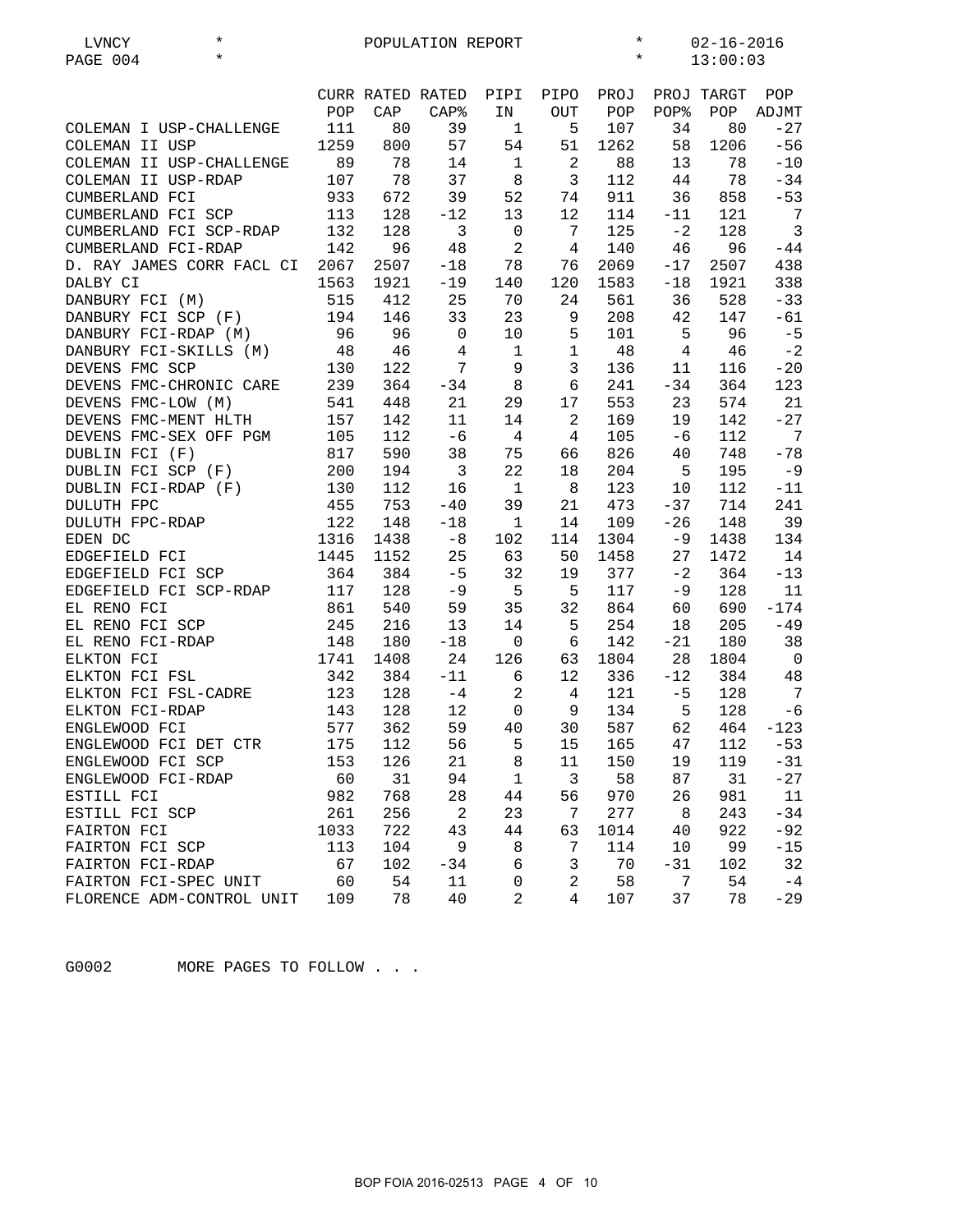| $^\star$<br>LVNCY         |      |                         | POPULATION REPORT |                |                | $\star$ |       | $02 - 16 - 2016$ |        |
|---------------------------|------|-------------------------|-------------------|----------------|----------------|---------|-------|------------------|--------|
| $\star$<br>PAGE 005       |      |                         |                   |                |                | $\star$ |       | 13:00:03         |        |
|                           |      |                         |                   |                |                |         |       |                  |        |
|                           |      | <b>CURR RATED RATED</b> |                   | PIPI           | PIPO           | PROJ    |       | PROJ TARGT       | POP    |
|                           | POP  | CAP                     | CAP <sup>8</sup>  | ΙN             | OUT            | POP     | POP%  | POP              | ADJMT  |
| FLORENCE FCI              | 889  | 651                     | 37                | 66             | 65             | 890     | 37    | 832              | $-58$  |
| FLORENCE FCI SCP          | 323  | 384                     | $-16$             | 38             | 16             | 345     | $-10$ | 364              | 19     |
| FLORENCE FCI SCP-RDAP     | 122  | 128                     | $-5$              | 4              | 17             | 109     | $-15$ | 128              | 19     |
| FLORENCE FCI-RDAP         | 100  | 95                      | 5                 | 3              | 5              | 98      | 3     | 95               | $-3$   |
| FLORENCE HIGH USP         | 762  | 480                     | 59                | 44             | 17             | 789     | 64    | 724              | $-65$  |
| FLORENCE HIGH USP-STAGES  | 12   | 70                      | $-83$             | $\mathbf 0$    | $\mathbf{1}$   | 11      | $-84$ | 70               | 59     |
| FLORENCE HIGH USP-STPD    | 15   | 80                      | $-81$             | 0              | $\mathbf 1$    | 14      | $-82$ | 80               | 66     |
| FLORENCE MAX USP          | 296  | 412                     | $-28$             | 10             | $\overline{c}$ | 304     | $-26$ | 412              | 108    |
| FORREST CITY FCI          | 1609 | 1280                    | 26                | 115            | 54             | 1670    | 30    | 1640             | $-30$  |
| FORREST CITY FCI SCP      | 273  | 256                     | 7                 | 17             | 29             | 261     | 2     | 243              | $-18$  |
| FORREST CITY FCI-RDAP     | 113  | 256                     |                   | 5              | 7              | 111     |       | 256              |        |
|                           |      |                         | $-56$             |                |                |         | $-57$ |                  | 145    |
| FORREST CITY MED FCI      | 1326 | 1029                    | 29                | 104            | 50             | 1380    | 34    | 1315             | $-65$  |
| FORREST CITY MED FCI-RDAP | 130  | 90                      | 44                | 13             | 3              | 140     | 56    | 90               | $-50$  |
| FORT DIX FCI SAT CAMP     | 383  | 334                     | 15                | 9              | 30             | 362     | 8     | 317              | $-45$  |
| FORT DIX FCI-GEN POP      | 3924 | 3781                    | 4                 | 174            | 98             | 4000    | 6     | 4845             | 845    |
| FORT DIX FCI-RDAP         | 212  | 260                     | $-18$             | $\mathbf 1$    | 13             | 200     | $-23$ | 260              | 60     |
| FORT WORTH FCI - MEDICAL  | 197  | 210                     | $-6$              | 4              | 10             | 191     | $-9$  | 210              | 19     |
| FORT WORTH FCI-GEN POP    | 1327 | 1059                    | 25                | 79             | 55             | 1351    | 28    | 1357             | 6      |
| FORT WORTH FCI-MENT HLTH  | 22   | 30                      | $-27$             | $\mathbf{1}$   | 2              | 21      | $-30$ | 30               | 9      |
| FT WORTH FCI DET CTR      | 113  | 63                      | 79                | $\,8\,$        | $\overline{4}$ | 117     | 86    | 63               | $-54$  |
| FT WORTH FCI-RDAP         | 222  | 193                     | 15                | $\overline{a}$ | 5              | 219     | 13    | 193              | $-26$  |
| GILMER FCI                | 1402 | 1152                    | 22                | 131            | 63             | 1470    | 28    | 1472             | 2      |
| GILMER FCI SCP            | 81   | 128                     | $-37$             | 8              | 6              | 83      | $-35$ | 121              | 38     |
| GREAT PLAINS CI           | 1617 | 1940                    | $-17$             | 80             | 32             | 1665    | $-14$ | 1940             | 275    |
| GREENVILLE FCI            | 1021 | 726                     | 41                | 36             | 61             | 996     | 37    | 927              | $-69$  |
| GREENVILLE FCI SCP F      | 200  | 128                     | 56                | 24             | 10             | 214     | 67    | 129              | $-85$  |
| GREENVILLE FCI-RDAP (F)   | 147  | 128                     | 15                | 8              | 4              | 151     | 18    | 128              | $-23$  |
| GUAYNABO MDC CAD-FEMALE   | 18   | 40                      | $-55$             | $\sqrt{2}$     | 3              | 17      | $-57$ | 40               | 23     |
| GUAYNABO MDC CAD-MALE     | 122  | 140                     | $-13$             | 9              | 15             | 116     | $-17$ | 140              | 24     |
| GUAYNABO MDC-FEMALE       | 60   | 61                      | $-2$              | 0              | 1              | 59      | $-3$  | 61               | 2      |
| GUAYNABO MDC-MALE         | 1113 | 656                     | 70                | 3              | 20             | 1096    | 67    | 656              | $-440$ |
| HAZELTON FCI              | 1470 | 1152                    | 28                | 58             | 64             | 1464    | 27    | 1472             | 8      |
| HAZELTON FCI-FEMALE       | 502  | 384                     | 31                | 70             | 28             | 544     | 42    | 487              | $-57$  |
| HAZELTON FCI-FEMALE RDAP  | 146  | 118                     | 24                | $\mathbf 0$    | $\mathbf{1}$   | 145     | 23    | 118              | $-27$  |
| HAZELTON USP              | 1278 | 881                     | 45                | 101            | 48             | 1331    | 51    | 1328             | $-3$   |
| HAZELTON USP SCP          | 103  | 256                     | $-60$             | 10             | 2              | 111     | $-57$ | 243              | 132    |
| HAZELTON USP-CHALLENGE    | 94   | 76                      | 24                | $\mathbf 0$    | $\mathbf 1$    | 93      | 22    | 76               | $-17$  |
| HERLONG FCI               | 1154 | 1032                    | 12                | 72             | 53             | 1173    | 14    | 1318             | 145    |
| HERLONG FCI SCP           | 106  | 128                     | $-17$             | 6              | 12             | 100     | $-22$ | 121              | 21     |
| HERLONG FCI-RDAP          | 80   | 120                     | $-33$             | 4              | $\sqrt{2}$     | 82      | $-32$ | 120              | 38     |
| HONOLULU FDC (F)          | 59   | 78                      | $-24$             |                | 4              | 56      | $-28$ | 78               | 22     |
|                           |      |                         |                   | 1              |                |         |       |                  |        |
| HONOLULU FDC (M)          | 76   | 234                     | $-68$             | 0              | 1              | 75      | $-68$ | 234              | 159    |
| HONOLULU FDC - INS        | 30   | 78                      | $-62$             | 0              | 3              | 27      | $-65$ | 78               | 51     |
| HONOLULU FDC-CADRE        | 89   | 176                     | $-49$             | 9              | 14             | 84      | $-52$ | 176              | 92     |
| HONOLULU FDC-HOLDOVER     | 140  | 124                     | 13                | 0              | 11             | 129     | 4     | 124              | $-5$   |
| HOUSTON FDC CAD-MALE      | 83   | 124                     | $-33$             | 10             | 12             | 81      | $-35$ | 124              | 43     |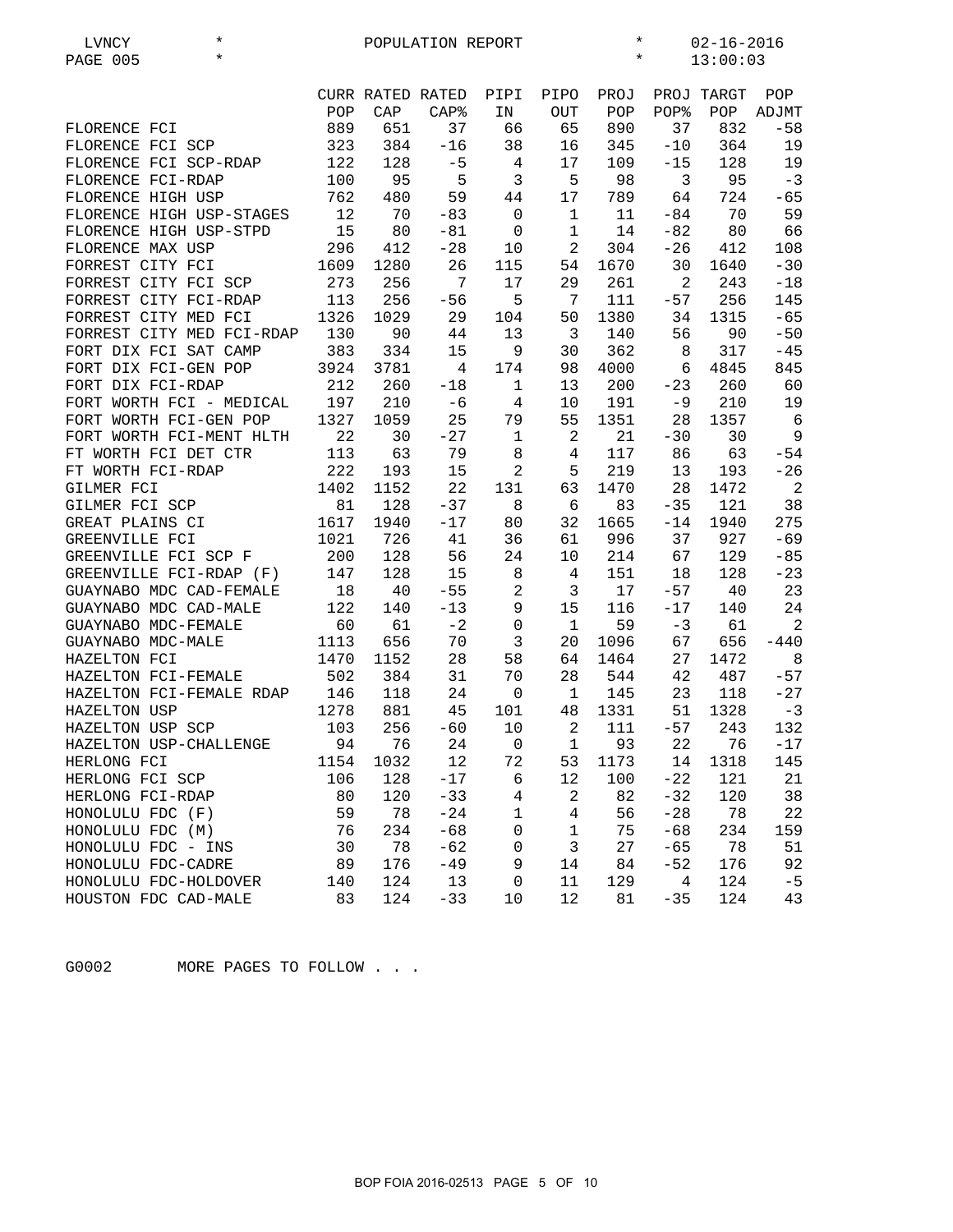| LVNCY                         | $\star$ |                |                  | POPULATION REPORT       |                |                | $\star$ |                | $02 - 16 - 2016$ |                |
|-------------------------------|---------|----------------|------------------|-------------------------|----------------|----------------|---------|----------------|------------------|----------------|
| PAGE 006                      | $\star$ |                |                  |                         |                |                | $\star$ |                | 13:00:03         |                |
|                               |         |                |                  |                         |                |                |         |                |                  |                |
|                               |         |                | CURR RATED RATED |                         | PIPI           | PIPO           | PROJ    |                | PROJ TARGT       | POP            |
|                               |         | POP            | CAP              | CAP <sup>8</sup>        | IN             | OUT            | POP     | POP%           | POP              | ADJMT          |
| HOUSTON FDC SHT TRM SEN-F     |         | 45             | 67               | $-33$                   | 18             | 16             | 47      | $-30$          | 67               | 20             |
| HOUSTON FDC-FEMALE            |         | 55             | 39               | 41                      | $\mathbf 1$    | 6              | 50      | 28             | 39               | $-11$          |
| HOUSTON FDC-MALE              |         | 675            | 468              | 44                      | $\mathbf 0$    | 16             | 659     | 41             | 468              | $-191$         |
| <b>JESUP FCI</b>              |         | 991            | 744              | 33                      | 36             | 26             | 1001    | 35             | 950              | $-51$          |
| <b>JESUP FCI FSL</b>          |         | 458            | 444              | $\overline{\mathbf{3}}$ | 18             | 23             | 453     | 2              | 444              | $-9$           |
| JESUP FCI FSL-RDAP            |         | 58             | 64               | $-9$                    | $\overline{4}$ | $\mathbf{1}$   | 61      | $-5$           | 64               | $\overline{3}$ |
| JESUP FCI SCP                 |         | 150            | 128              | 17                      | 17             | 7              | 160     | 25             | 121              | $-39$          |
| LA TUNA FCI                   |         | 593            | 420              | 41                      | 45             | 31             | 607     | 45             | 538              | $-69$          |
| LA TUNA FCI FSL               |         | 66             | 110              | $-40$                   | 21             | 6              | 81      | $-26$          | 110              | 29             |
| LA TUNA FCI FSL-CADRE         |         | 131            | 120              | 9                       | 2              | 14             | 119     | $-1$           | 120              | $\mathbf{1}$   |
| LA TUNA FCI SCP               |         | 269            | 243              | 11                      | 10             | 13             | 266     | 9              | 230              | $-36$          |
| LA TUNA FCI-MEX TRTY EXCH     |         | $\overline{0}$ | 28               | $\overline{0}$          | 2              | $\overline{0}$ | 2       | $-93$          | 28               | 26             |
| LA TUNA FCI-RDAP              |         | 125            | 72               | 74                      | 6              | 16             | 115     | 60             | 72               | $-43$          |
| LEAVENWORTH USP               |         | 1189           | 979              | 21                      | 130            | 61             | 1258    | 28             | 1251             | $-7$           |
| LEAVENWORTH USP SCP           |         | 313            | 282              | 11                      | 22             | 25             | 310     | 10             | 267              | $-43$          |
| LEAVENWORTH USP SCP-RDP       |         | 103            | 90               | 14                      | 11             | $\mathbf{1}$   | 113     | 26             | 90               | $-23$          |
| LEAVENWORTH USP-LCP           |         | 68             | 80               | $-15$                   | 4              | $\mathbf 0$    | 72      | $-10$          | 80               | 8              |
| LEAVENWORTH USP-RDAP          |         | 112            | 75               | 49                      | $\mathbf 1$    | 3              | 110     | 47             | 75               | $-35$          |
| LEE USP                       |         | 1233           | 880              | 40                      | 135            | 123            | 1245    | 41             | 1326             | 81             |
| LEE USP SCP                   |         | 95             | 128              | $-26$                   | $\overline{4}$ | 3              | 96      | $-25$          | 121              | 25             |
|                               |         | 116            | 80               | 45                      | 0              | 11             | 105     | 31             | 80               | $-25$          |
| LEE USP-CHALLENGE             |         | 179            |                  |                         |                | $\mathbf{1}$   |         | 12             |                  | 62             |
| LEWISBURG USP                 |         | 297            | 160              | 12                      | $\mathbf{1}$   | 7              | 179     |                | 241              |                |
| LEWISBURG USP SCP             |         |                | 352              | $-16$                   | 20             |                | 310     | $-12$          | 334              | 24             |
| LEWISBURG USP SCP-RDAP        |         | 160            | 200              | $-20$                   | $\overline{c}$ | 4              | 158     | $-21$          | 200              | 42             |
| LEWISBURG USP-SMU             |         | 1176           | 771              | 53                      | 65             | 65             | 1176    | 53             | 771              | $-405$         |
| LEXINGTON FMC SCP(F)          |         | 262            | 267              | $-2$                    | 32             | 17             | 277     | 4              | 268              | $-9$           |
| LEXINGTON FMC-MALE            |         | 969            | 618              | 57                      | 12             | 46             | 935     | 51             | 792              | $-143$         |
| LEXINGTON FMC-MED/SURG(M) 326 |         |                | 573              | $-43$                   | 13             | 22             | 317     | $-45$          | 573              | 256            |
| LEXINGTON FMC-RDAP M          |         | 122            | 105              | 16                      | 12             | 2              | 132     | 26             | 105              | $-27$          |
| LOMPOC FCI                    |         | 1126           | 773              | 46                      | 54             | 37             | 1143    | 48             | 991              | $-152$         |
| LOMPOC FCI RDAP               |         | 107            | 87               | 23                      | $\mathbf{1}$   | 10             | 98      | 13             | 87               | $-11$          |
| LOMPOC USP                    |         | 1223           | 1009             | 21                      | 66             | 70             | 1219    | 21             | 1289             | 70             |
| LOMPOC USP SCP                |         | 281            | 276              | $\overline{2}$          | 20             | 14             | 287     | $\overline{4}$ | 262              | $-25$          |
| LOMPOC USP SCP N              |         | 146            | 160              | $-9$                    | 18             | 5              | 159     | -1             | 152              | $-7$           |
| LORETTO FCI                   |         | 945            | 677              | 40                      | 21             | 61             | 905     | 34             | 868              | $-37$          |
| LORETTO FCI SCP               |         | 111            | 107              | 4                       | $\overline{3}$ | 8              | 106     | $-1$           | 101              | $-5$           |
| LOS ANGELES MDC-CADRE         |         | 127            | 136              | -7                      | 31             | 20             | 138     | $\mathbf 1$    | 136              | $-2$           |
| LOS ANGELES MDC-FEMALE        |         | 40             | 53               | $-25$                   | $\sqrt{2}$     | 5              | 37      | $-30$          | 53               | 16             |
| LOS ANGELES MDC-MALE          |         | 551            | 546              | $\mathbf 1$             | $\overline{4}$ | 31             | 524     | $-4$           | 546              | 22             |
| MANCHESTER FCI                |         | 960            | 760              | 26                      | 51             | 37             | 974     | 28             | 971              | $-3$           |
| MANCHESTER FCI SCP            |         | 296            | 512              | $-42$                   | 16             | 17             | 295     | $-42$          | 485              | 190            |
| MARIANNA FCI SCP (F)          |         | 197            | 296              | $-33$                   | 21             | 11             | 207     | $-30$          | 298              | 91             |
| MARIANNA FCI-MALE             |         | 977            | 662              | 48                      | 52             | 32             | 997     | 51             | 846              | $-151$         |
| MARIANNA FCI-RDAP             |         | 100            | 87               | 15                      | 5              | 7              | 98      | 13             | 87               | $-11$          |
| MARIANNA FCI-SPEC UNIT        |         | 62             | 68               | $-9$                    | 0              | $\mathsf 0$    | 62      | $-9$           | 68               | 6              |
| MARION USP SCP                |         | 201            | 200              | $\mathbf{1}$            | 9              | 2              | 208     | 4              | 190              | $-18$          |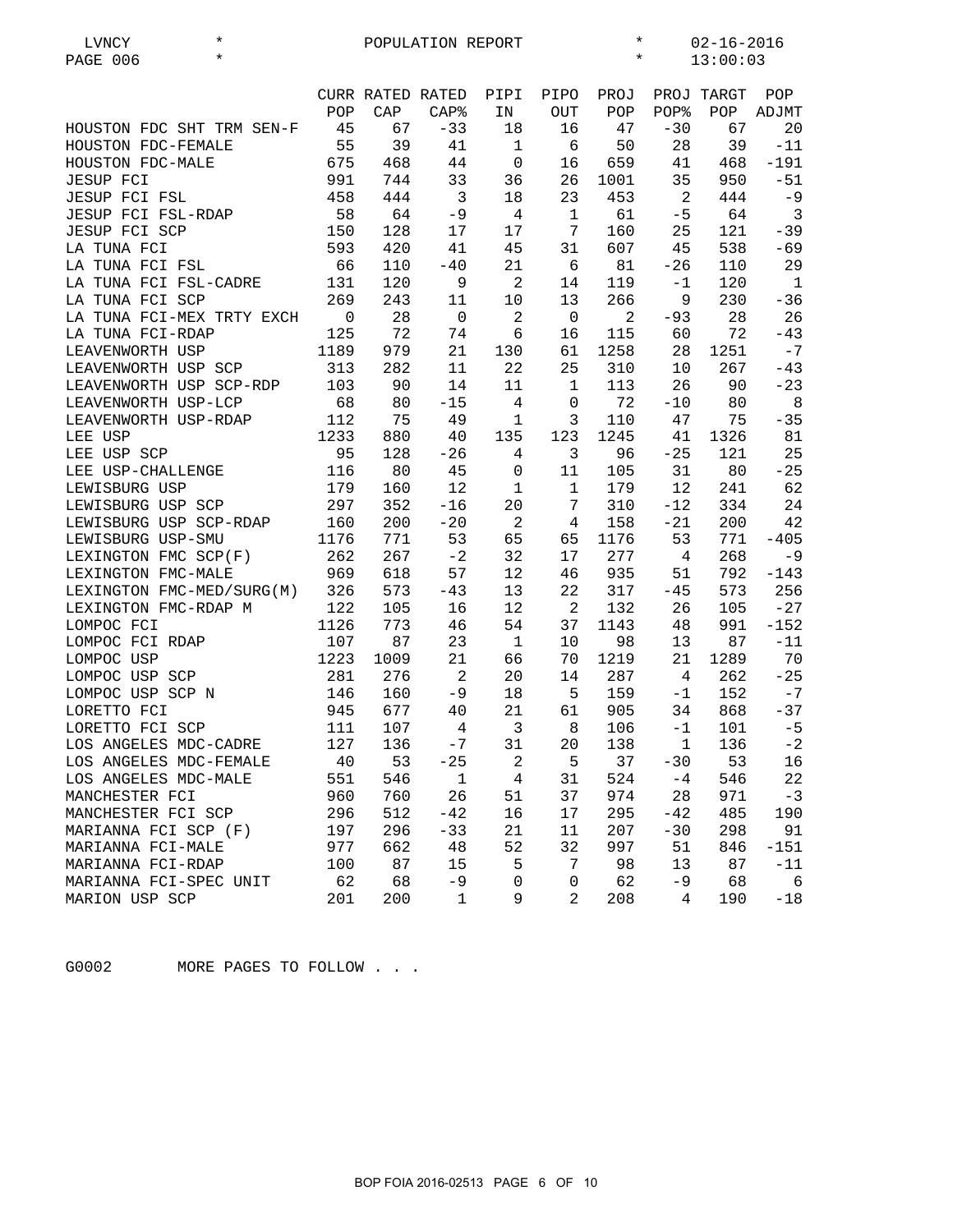| $^\star$<br>LVNCY       |      |                  | POPULATION REPORT |                 |                | $\ast$  |              | $02 - 16 - 2016$ |        |
|-------------------------|------|------------------|-------------------|-----------------|----------------|---------|--------------|------------------|--------|
| $\star$<br>PAGE 007     |      |                  |                   |                 |                | $\star$ |              | 13:00:03         |        |
|                         |      |                  |                   |                 |                |         |              |                  |        |
|                         |      | CURR RATED RATED |                   | PIPI            | PIPO           | PROJ    |              | PROJ TARGT       | POP    |
|                         | POP  | CAP              | $CAP$ $8$         | IN              | $_{\rm OUT}$   | POP     | POP%         | POP              | ADJMT  |
| MARION USP-CMU          | 37   | 52               | $-29$             | 2               | $\mathbf{1}$   | 38      | $-27$        | 52               | 14     |
| MARION USP-GP           | 879  | 633              | 39                | 39              | 25             | 893     | 41           | 809              | $-84$  |
| MARION USP-RDAP         | 114  | 95               | 20                | 12              | 2              | 124     | 31           | 95               | $-29$  |
| MARION USP-SEX OFF PGM  | 44   | 70               | $-37$             | $\overline{0}$  | $\mathbf 1$    | 43      | $-39$        | 70               | 27     |
| MC CREARY USP           | 1338 |                  | 52                |                 | 61             | 1380    | 57           | 1326             | $-54$  |
| MC CREARY USP SCP       |      | 880              |                   | 103             |                |         |              |                  |        |
|                         | 148  | 172              | $-14$             | 19              | 10             | 157     | $-9$         | 163              | 6      |
| MC CREARY USP-CHALLENGE | 91   | 75               | 21                | $\mathbf 0$     | $\mathbf 0$    | 91      | 21           | 75               | $-16$  |
| MCDOWELL FCI            | 1301 | 1152             | 13                | 115             | 87             | 1329    | 15           | 1472             | 143    |
| MCDOWELL FCI SCP        | 97   | 143              | $-32$             | 5               | 3              | 99      | $-31$        | 136              | 37     |
| MCKEAN FCI              | 1031 | 856              | 20                | 62              | 43             | 1050    | 23           | 1094             | 44     |
| MCKEAN FCI SCP          | 125  | 146              | $-14$             | 16              | 8              | 133     | $-9$         | 138              | 5      |
| MCKEAN FCI SCP-RDAP     | 132  | 146              | $-10$             | 7               | 13             | 126     | $-14$        | 146              | 20     |
| MCRAE CI                | 1634 | 2077             | $-21$             | 49              | 63             | 1620    | $-22$        | 2077             | 457    |
| MEMPHIS FCI             | 898  | 635              | 41                | 35              | 62             | 871     | 37           | 811              | $-60$  |
| MEMPHIS FCI DET CTR     | 22   | 15               | 47                | $\overline{0}$  | $\mathbf{1}$   | 21      | 40           | 15               | $-6$   |
| MEMPHIS FCI SCP         | 245  | 296              | $-17$             | 12              | 14             | 243     | $-18$        | 281              | 38     |
| MEMPHIS FCI-RDAP        | 97   | 72               | 35                | 4               | $\mathbf 1$    | 100     | 39           | 72               | $-28$  |
| MENDOTA FCI             | 1067 | 1152             | $-7$              | 46              | 104            | 1009    | $-12$        | 1472             | 463    |
| MENDOTA FCI SCP         | 90   | 128              | $-30$             | $7\phantom{.0}$ | $\overline{4}$ | 93      | $-27$        | 121              | 28     |
| MIAMI FCI               | 789  | 554              | 42                | 38              | 27             | 800     | 44           | 710              | $-90$  |
| MIAMI FCI SCP           | 283  | 198              | 43                | 18              | 10             | 291     | 47           | 188              | $-103$ |
| MIAMI FCI SCP-RDAP      | 91   | 66               | 38                | $\overline{c}$  | 4              | 89      | 35           | 66               | $-23$  |
| MIAMI FCI-RDAP          | 213  | 224              | $-5$              | 32              | 13             | 232     | 4            | 224              | $-8$   |
| MIAMI FDC CAD-FEMALE    | 45   | 126              | $-64$             | $\mathbf{1}$    | 4              | 42      | $-67$        | 126              | 84     |
| MIAMI FDC CAD-MALE      | 217  | 252              | $-14$             | 21              | 17             | 221     | $-12$        | 252              | 31     |
|                         |      |                  |                   |                 |                |         |              |                  |        |
| MIAMI FDC-FEMALES       | 75   | 79               | $-5$              | 2               | 14             | 63      | $-20$        | 79               | 16     |
| MIAMI FDC-MALES         | 927  | 871              | 6                 | $\mathsf 9$     | 226            | 710     | $-18$        | 871              | 161    |
| MILAN FCI               | 913  | 644              | 42                | 46              | 49             | 910     | 41           | 825              | $-85$  |
| MILAN FCI CAD-MALE      | 22   | 86               | $-74$             | $\mathbf{1}$    | $\overline{c}$ | 21      | $-76$        | 86               | 65     |
| MILAN FCI DET CTR UNIT  | 251  | 162              | 55                | 0               | 67             | 184     | 14           | 162              | $-22$  |
| MILAN FCI-LCP           | 94   | 99               | $-5$              | 10              | $\sqrt{2}$     | 102     | 3            | 99               | $-3$   |
| MILAN FCI-RDAP          | 195  | 186              | 5                 | $\overline{2}$  | 9              | 188     | $\mathbf{1}$ | 186              | $-2$   |
| MONTGOMERY FPC          | 611  | 640              | $-5$              | 42              | 40             | 613     | -4           | 607              | $-6$   |
| MONTGOMERY FPC-RDAP     | 212  | 280              | $-24$             | 9               | 3              | 218     | $-22$        | 280              | 62     |
| MORGANTOWN FCI          | 641  | 1034             | $-38$             | 80              | 30             | 691     | $-33$        | 980              | 289    |
| MORGANTOWN FCI-RDAP     | 236  | 268              | $-12$             | 8               | 4              | 240     | $-10$        | 268              | 28     |
| MOSHANNON VALLEY CI     | 1586 | 1820             | $-13$             | 114             | 77             | 1623    | $-11$        | 1820             | 197    |
| NEW YORK MCC CADRE-MALE | 82   | 96               | $-15$             | 10              | 13             | 79      | $-18$        | 96               | 17     |
| NEW YORK MCC-FEMALE     | 23   | 34               | $-32$             | $\mathbf{1}$    | $\mathbf{1}$   | 23      | $-32$        | 34               | 11     |
| NEW YORK MCC-MALE       | 619  | 330              | 88                | 4               | 6              | 617     | 87           | 330              | $-287$ |
| NEW YORK MCC-SPEC UNIT  | 15   | 14               | 7                 | 0               | 0              | 15      | 7            | 14               | $-1$   |
| OAKDALE I FCI           | 1418 | 1148             | 24                | 77              | 64             | 1431    | 25           | 1471             | 40     |
| OAKDALE II FCI SCP      | 170  | 124              | 37                | 6               | 14             | 162     | 31           | 118              | $-44$  |
| OAKDALE II FCI-GEN POP  | 669  | 672              | $\mathsf 0$       | 36              | 38             | 667     | $-1$         | 861              | 194    |
|                         |      |                  | $-3$              | 4               |                |         |              |                  | 52     |
| OAKDALE II FCI-RHU      | 201  | 208              |                   |                 | 49             | 156     | $-25$        | 208              |        |
| OKLAHOMA FTC (FEMALE)   | 68   | 74               | $-8$              | 0               | 61             | 7       | $-91$        | 74               | 67     |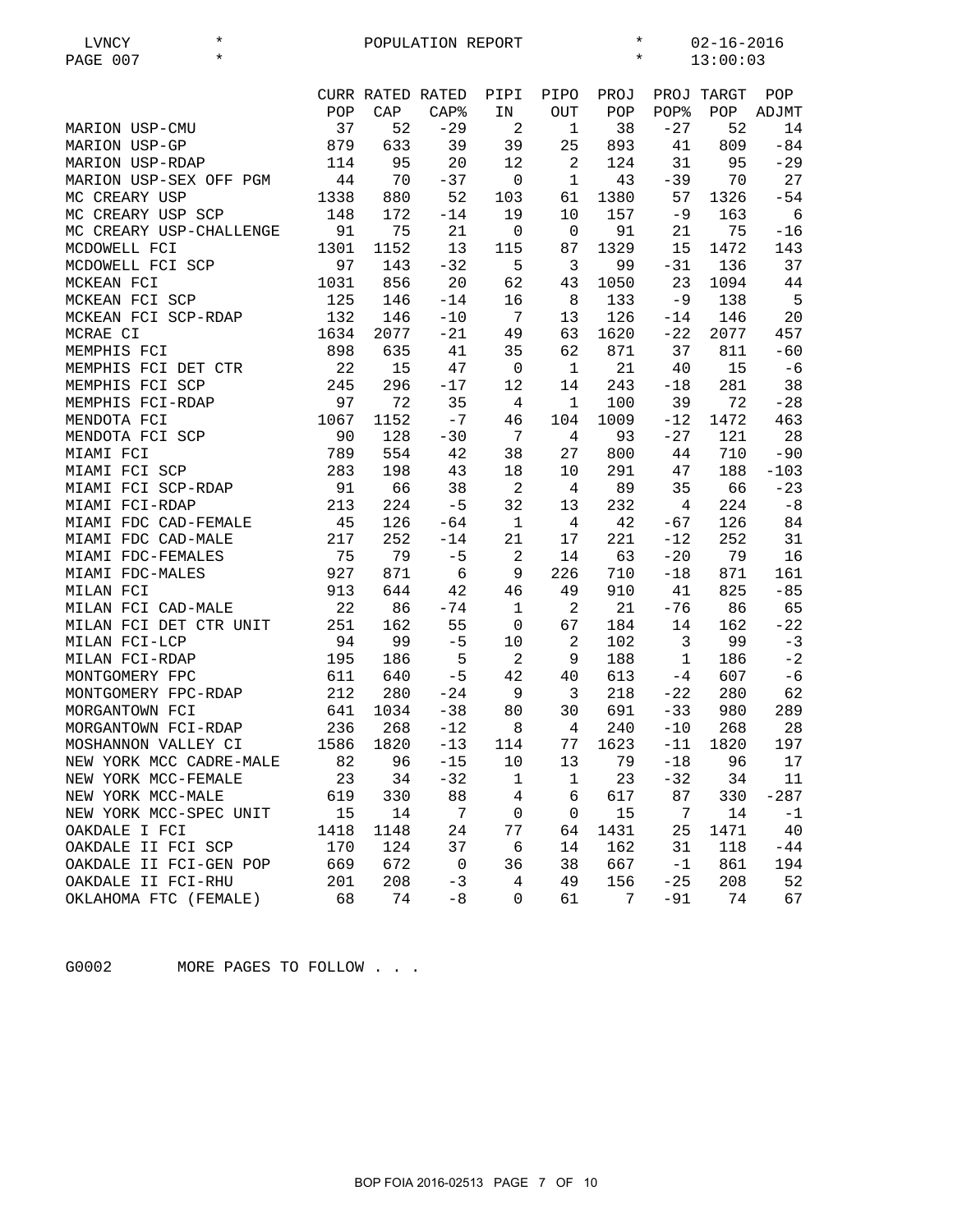| $^\star$<br>LVNCY        | $\ast$<br>$02 - 16 - 2016$<br>POPULATION REPORT |                            |                  |                |                 |                          |              |            |                 |
|--------------------------|-------------------------------------------------|----------------------------|------------------|----------------|-----------------|--------------------------|--------------|------------|-----------------|
| $\star$<br>PAGE 008      |                                                 |                            |                  |                |                 | $\star$                  |              | 13:00:03   |                 |
|                          |                                                 | CURR RATED RATED           |                  | PIPI           | PIPO            | PROJ                     |              | PROJ TARGT | POP             |
|                          | POP                                             | CAP                        | CAP <sub>8</sub> | IN             | <b>OUT</b>      | POP                      | POP%         | POP        | ADJMT           |
| OKLAHOMA FTC (MALES)     | 1047                                            | 814                        | 29               | 4              | 987             | 64                       | $-92$        | 814        | 750             |
| OKLAHOMA FTC CADRE-MALE  | 154                                             | 177                        | $-13$            | 5              | 8               | 151                      | $-15$        | 177        | 26              |
| OTISVILLE FCI SCP        | 113                                             | 108                        | 5                | 14             | $7\phantom{.0}$ | 120                      | 11           | 102        | $-18$           |
| OTISVILLE FCI-GEN POP    | 680                                             | 836                        | $-19$            | 54             | 27              | 707                      | $-15$        | 1068       | 361             |
| OTISVILLE FCI-SPEC UNIT  | 59                                              | 61                         | $-3$             | $\overline{0}$ | 1               | 58                       | $-5$         | 61         | $\overline{3}$  |
| OXFORD FCI               | 753                                             | 518                        | 45               | 48             | 28              | 773                      | 49           | 662        | $-111$          |
| OXFORD FCI H/O UNIT      | 0                                               | 14                         | $\mathbf 0$      | $\mathbf 0$    | $\mathbf 0$     | $\mathbf 0$              | $\mathbf 0$  | 14         | 14              |
| OXFORD FCI SCP           | 141                                             | 208                        | $-32$            | 5              | 14              | 132                      | $-37$        | 197        | 65              |
| OXFORD FCI-RDAP          | 109                                             | 56                         | 95               | $\mathbf{1}$   | $\mathbf{1}$    | 109                      | 95           | 56         | $-53$           |
| PEKIN FCI                | 993                                             | 716                        | 39               | 43             | 50              | 986                      | 38           | 915        | $-71$           |
| PEKIN FCI SCP (M)        | 173                                             | 128                        | 35               | 21             | 12              | 182                      | 42           | 121        | $-61$           |
| PEKIN FCI SCP-RDAP (M)   | 126                                             | 128                        | $-2$             | 7              | 4               | 129                      | $\mathbf{1}$ | 128        | $-1$            |
| PENSACOLA FPC            | 577                                             | 430                        | 34               | 53             | 24              | 606                      | 41           | 408        | $-198$          |
| PENSACOLA FPC-RDAP       | 120                                             | 69                         | 74               | 1              | 3               | 118                      | 71           | 69         | $-49$           |
| PETERSBURG FCI           | 771                                             | 563                        | 37               | 57             | 17              | 811                      | 44           | 721        | $-90$           |
| PETERSBURG FCI SCP       | 304                                             | 296                        | $\mathbf{3}$     | 10             | 9               | 305                      | 3            | 281        | $-24$           |
| PETERSBURG FCI-LCP       | 112                                             | 110                        | 2                | 10             | $\overline{a}$  | 120                      | 9            | 110        | $-10$           |
| PETERSBURG FCI-RDAP      | 101                                             | 102                        | $-1$             | 10             | $\mathbf 1$     | 110                      | 8            | 102        | $-8$            |
| PETERSBURG MED FCI       | 1476                                            | 1056                       | 40               | 38             | 72              | 1442                     | 37           | 1349       | $-93$           |
| PETERSBURG MED FCI-H/0   | 39                                              | 44                         | $-11$            | $\mathbf 0$    | 31              | 8                        | $-82$        | 44         | 36              |
| PETERSBURG MED FCI-RDAP  | 40                                              | 86                         | $-53$            | 6              | $\overline{3}$  | 43                       | $-50$        | 86         | 43              |
| PHILADELPHIA FDC CAD-FEM | 82                                              | 118                        | $-31$            | 11             | $\,8\,$         | 85                       | $-28$        | 118        | 33              |
| PHILADELPHIA FDC FEMALE  | $\overline{1}$                                  | 38                         | $-97$            | $\overline{0}$ | $\mathbf 0$     | $\mathbf{1}$             | $-97$        | 38         | 37              |
| PHILADELPHIA FDC MALE    | 784                                             | 584                        | 34               | 34             | 35              | 783                      | 34           | 584        | $-199$          |
| PHOENIX FCI              | 845                                             | 593                        | 42               | 53             | 45              | 853                      | 44           | 758        | $-95$           |
| PHOENIX FCI SCP (F)      | 218                                             | 204                        | 7                | 39             | 14              | 243                      | 19           | 205        | $-38$           |
| PHOENIX FCI SCP-RDAP (F) | 75                                              | 68                         | 10               | $\overline{a}$ | 4               | 73                       | 7            | 68         | $-5$            |
| PHOENIX FCI-DET CTR      | 13                                              | 31                         | $-58$            | 0              | 12              | $\mathbf{1}$             | $-97$        | 31         | 30              |
| PHOENIX FCI-RDAP         | 109                                             | 95                         | 15               | 4              | 3               | 110                      | 16           | 95         | $-15$           |
| PHOENIX FCI-SPEC UNIT    | 67                                              | 58                         | 16               | $\mathbf 0$    | $\mathbf 0$     | 67                       | 16           | 58         | $-9$            |
| POLLOCK MED FCI          | 1531                                            | 1152                       | 33               | 86             | 117             | 1500                     | 30           | 1472       | $-28$           |
| POLLOCK USP              | 1099                                            | 891                        | 23               | 51             | 48              | 1102                     | 24           | 1343       | 241             |
| POLLOCK USP SCP          | 249                                             | 256                        | $-3$             | 12             | 17              | 244                      | $-5$         | 243        | $-1$            |
| POLLOCK USP-CHALLENGE    | 104                                             | 81                         | 28               | $\overline{0}$ | 6               | 98                       | 21           | 81         | $-17$           |
| RAY BROOK FCI            | 783                                             | 693                        | 13               | 42             | 25              | 800                      | 15           | 885        | 85              |
| RAY BROOK FCI CAD-MALE   | 17                                              | 48                         | $-65$            | -2             |                 | 1 18                     | $-62$        | 48         | 30              |
| RAY BROOK FCI DET CTR    | $\overline{\phantom{a}}$                        | $\overline{\phantom{0}}$ 8 | $-75$            | 0              | 0               | $\overline{\phantom{a}}$ |              | -75<br>8   | $6\overline{6}$ |
| REEVES CI                | 2034                                            | 2407                       | $-15$            | 212            | 186             | 2060                     | $-14$        | 2407       | 347             |
| REEVES DC                | 1136                                            | 1356                       | $-16$            | 121            | 124             | 1133                     | $-16$        | 1356       | 223             |
| RIVERS CI                | 1109                                            | 1390                       | $-20$            | 28             | 50              | 1087                     | $-22$        | 1390       | 303             |
| RIVERS CI-RDAP           | 38                                              | 60                         | $-37$            | $1\,$          | 2               | 37                       | $-38$        | 60         | 23              |
| ROCHESTER FMC-CADRE      | 345                                             | 274                        | 26               | 7              | 20              | 332                      | 21           | 274        | $-58$           |
| ROCHESTER FMC-MED SURG   | 224                                             | 325                        | $-31$            | 9              | 5               | 228                      | $-30$        | 325        | 97              |
| ROCHESTER FMC-MENT HLTH  | 118                                             | 185                        | $-36$            | $\overline{4}$ | $\mathbf 0$     | 122                      | $-34$        | 185        | 63              |
| SAFFORD FCI              | 653                                             | 475                        | 37               | 53             | 38              | 668                      | 41           | 609        | $-59$           |
| SAFFORD FCI CAD-MALE     | 34                                              | 27                         | 26               | 0              | 6               | 28                       | 4            | 27         | $-1$            |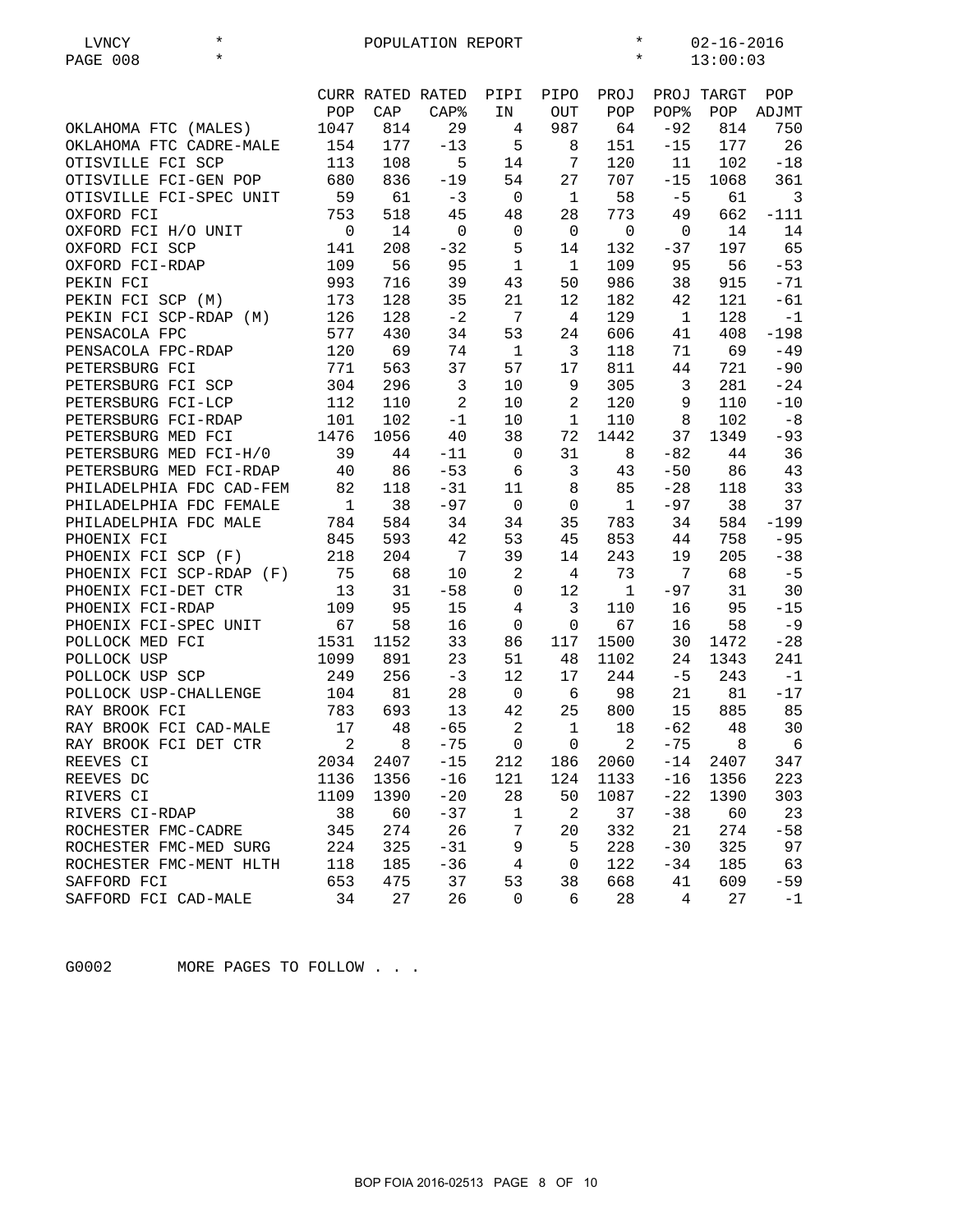| $\star$<br>LVNCY          |      |                  | POPULATION REPORT |              |             | $^\star$ |                | $02 - 16 - 2016$ |                |
|---------------------------|------|------------------|-------------------|--------------|-------------|----------|----------------|------------------|----------------|
| $\star$<br>PAGE 009       |      |                  |                   |              |             | $^\star$ |                | 13:00:03         |                |
|                           |      |                  |                   |              |             |          |                |                  |                |
|                           |      | CURR RATED RATED |                   | PIPI         | PIPO        | PROJ     |                | PROJ TARGT       | POP            |
|                           | POP  | CAP              | CAP <sup>8</sup>  | IN           | <b>OUT</b>  | POP      | POP%           | POP              | ADJMT          |
| SAFFORD FCI-RDAP          | 118  | 68               | 74                | $\sqrt{2}$   | 8           | 112      | 65             | 68               | $-44$          |
| SAN DIEGO MCC CAD-MALE    | 111  | 96               | 16                | 10           | 21          | 100      | $\overline{4}$ | 96               | $-4$           |
| SAN DIEGO MCC-FEMALE      | 47   | 40               | 18                | $\mathbf{1}$ | 8           | 40       | $\mathbf 0$    | 40               | $\overline{0}$ |
| SAN DIEGO MCC-MALE        | 884  | 446              | 98                | $\mathbf{1}$ | 134         | 751      | 68             | 446              | $-305$         |
| SANDSTONE FCI             | 961  | 726              | 32                | 70           | 25          | 1006     | 39             | 930              | $-76$          |
| SANDSTONE FCI CAD-MALE    | 113  | 80               | 41                | $\mathbf 0$  | 26          | 87       | 9              | 80               | $-7$           |
| SANDSTONE FCI-RDAP        | 85   | 128              | $-34$             | 4            | 6           | 83       | $-35$          | 128              | 45             |
| SANDSTONE FCI-SPEC UNIT   | 58   | 62               | $-6$              | $\mathbf 0$  | $\mathbf 0$ | 58       | $-6$           | 62               | $\overline{4}$ |
| SCHUYLKILL FCI            | 1026 | 742              | 38                | 38           | 28          | 1036     | 40             | 948              | $-88$          |
| SCHUYLKILL FCI SCP        | 251  | 296              | $-15$             | 13           | 12          | 252      | $-15$          | 281              | 29             |
| SCHUYLKILL FCI-RDAP       | 117  | 84               | 39                | $\mathbf{1}$ | $\mathbf 0$ | 118      | 40             | 84               | $-34$          |
| SEAGOVILLE FCI            | 1377 | 1166             | 18                | 90           | 52          | 1415     | 21             | 1494             | 79             |
| SEAGOVILLE FCI SCP        | 136  | 124              | 10                | 14           | 3           | 147      | 19             | 118              | $-29$          |
| SEAGOVILLE FCI-DET CTR    | 255  | 177              | 44                | $\mathbf 0$  | 10          | 245      | 38             | 177              | $-68$          |
| SEAGOVILLE FCI-RDAP       | 221  | 94               | 135               | $\mathbf{1}$ | 15          | 207      | 120            | 94               | $-113$         |
| SEATAC FDC                | 317  | 273              | 16                | $\mathbf 1$  | 46          | 272      | 0              | 273              | $\mathbf{1}$   |
| SEATAC FDC (F)            | 26   | 38               | $-32$             | $\mathbf{1}$ | 2           | 25       | $-34$          | 38               | 13             |
| SEATAC FDC-CADRE F        | 60   | 248              | $-76$             | 12           | 15          | 57       | $-77$          | 248              | 191            |
| SEATAC FDC-CADRE M        | 178  | 248              | $-28$             | 30           | 25          | 183      | $-26$          | 248              | 65             |
| SHERIDAN FCI              | 852  | 679              | 25                | 78           | 43          | 887      | 31             | 867              | $-20$          |
| SHERIDAN FCI SCP          | 279  | 255              | 9                 | 34           | $\,9$       | 304      | 19             | 242              | $-62$          |
| SHERIDAN FCI-DET CTR      | 26   | 74               | $-65$             | 13           | 8           | 31       | $-58$          | 74               | 43             |
| SHERIDAN FCI-HLDOVR       | 205  | 114              | 80                | $\mathbf 0$  | 31          | 174      | 53             | 114              | $-60$          |
| SHERIDAN FCI-RDAP         | 119  | 101              | 18                | 2            | 10          | 111      | 10             | 101              | $-10$          |
| SHERIDAN SCP-RDAP         | 255  | 129              | 98                | 8            | 10          | 253      | 96             | 129              | $-124$         |
| SPRINGFIELD MCFP-CADRE    | 406  | 406              | 0                 | 17           | 9           | 414      | 2              | 406              | $-8$           |
| SPRINGFIELD MCFP-MED SURG | 380  | 429              | $-11$             | 17           | 16          | 381      | $-11$          | 429              | 48             |
| SPRINGFIELD MCFP-MH       | 222  | 287              | $-23$             | 10           | 3           | 229      | $-20$          | 287              | 58             |
| SPRINGFIELD MCFP-RDAP     | 13   | 15               | $-13$             | $\mathbf{1}$ | 0           | 14       | $-7$           | 15               | $\mathbf{1}$   |
| TAFT CI                   | 1755 | 1770             | $-1$              | 140          | 121         | 1774     | $\mathbf 0$    | 1770             | $-4$           |
| TAFT CI SCP               | 422  | 585              | $-28$             | 48           | 26          | 444      | $-24$          | 585              | 141            |
| TALLADEGA FCI             | 808  | 624              | 29                | 36           | 26          | 818      | 31             | 797              | $-21$          |
| TALLADEGA FCI SCP         | 214  | 148              | 45                | 11           | 2           | 223      | 51             | 140              | $-83$          |
| TALLADEGA FCI SCP-RDAP    | 77   | 148              | $-48$             | 8            | 6           | 79       | $-47$          | 148              | 69             |
| TALLAHASSEE FCI-DET CTR   | 92   | 184              | $-50$             | 0            | 46          | 46       | $-75$          | 184              | 138            |
| TALLAHASSEE FCI-FEMALE    | 741  | 536              | 38                | 57           | 27          | 771      | 44             | 679              | $-92$          |
| TALLAHASSEE FCI-RDAP-FEMA | 98   | 92               | 7                 | 0            | 3           | 95       | 3              | 92               | $-3$           |
| TERM ISL FCI-RDAP         | 166  | 90               | 84                | 8            | 14          | 160      | 78             | 90               | $-70$          |
| TERMINAL ISL FCI          | 979  | 691              | 42                | 76           | 31          | 1024     | 48             | 886              | $-138$         |
| TERRE HAUTE FCI           | 699  | 508              | 38                | 63           | 36          | 726      | 43             | 649              | $-77$          |
| TERRE HAUTE FCI SCP       | 344  | 331              | 4                 | 15           | 15          | 344      | 4              | 314              | $-30$          |
| TERRE HAUTE FCI-CMU       | 37   | 50               | $-26$             | 2            | 0           | 39       | $-22$          | 50               | 11             |
| TERRE HAUTE FCI-MH        | 8    | 35               | $-77$             | $\mathbf 0$  | 0           | 8        | $-77$          | 35               | 27             |
| TERRE HAUTE FCI-RDAP      | 105  | 61               | 72                | 13           | 2           | 116      | 90             | 61               | $-55$          |
| TERRE HAUTE USP           | 1185 | 810              | 46                | 167          | 65          | 1287     | 59             | 1221             | $-66$          |
| TERRE HAUTE USP SCU       | 54   | 154              | $-65$             | 0            | 0           | 54       | $-65$          | 154              | 100            |